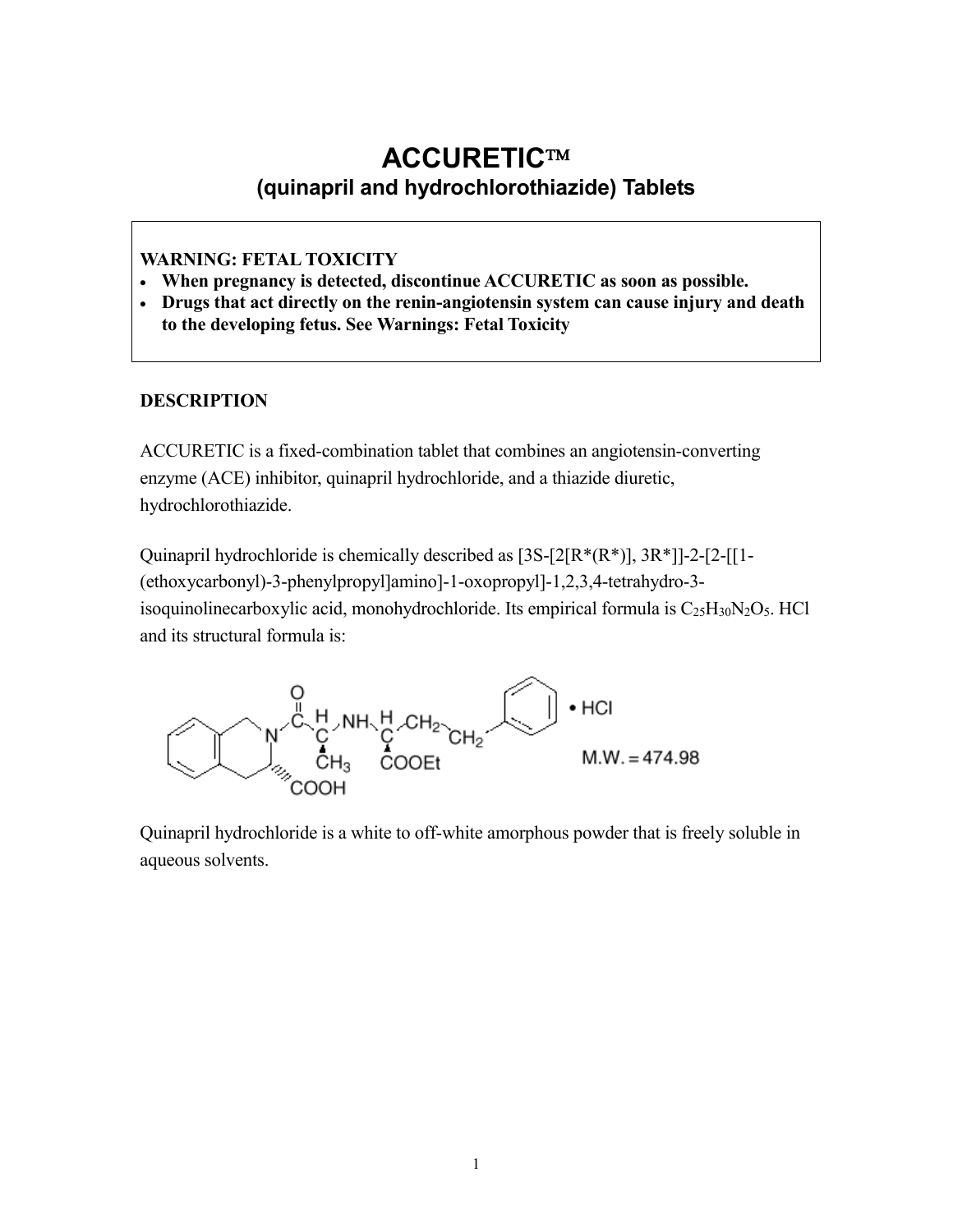Hydrochlorothiazide is chemically described as: 6-Chloro-3,4-dihydro-2H-1,2,4 benzothiadiazine-7-sulfonamide 1,1-dioxide. Its empirical formula is  $C_7H_8CIN_3O_4S_2$  and its structural formula is:



Hydrochlorothiazide is a white to off-white, crystalline powder which is slightly soluble in water but freely soluble in sodium hydroxide solution.

ACCURETIC is available for oral use as fixed combination tablets in three strengths of quinapril with hydrochlorothiazide: 10 mg (equivalent to 10.832 mg Quinapril Hydrochloride) with 12.5 mg (ACCURETIC 10/12.5), 20 mg (equivalent to 21.664 mg Quinapril Hydrochloride) with 12.5 mg (ACCURETIC 20/12.5), and 20 mg (equivalent to 21.664 mg Quinapril Hydrochloride) with 25 mg (ACCURETIC 20/25). Inactive ingredients: candelilla wax, crospovidone, hydroxypropyl cellulose, hypromellose, iron oxide red, iron oxide yellow, lactose, magnesium carbonate, magnesium stearate, polyethylene glycol, povidone, and titanium dioxide.

#### **CLINICAL PHARMACOLOGY**

**Mechanism of Action:** The principal metabolite of quinapril, quinaprilat, is an inhibitor of ACE activity in human subjects and animals. ACE is peptidyl dipeptidase that catalyzes the conversion of angiotensin I to the vasoconstrictor, angiotensin II. The effect of quinapril in hypertension appears to result primarily from the inhibition of circulating and tissue ACE activity, thereby reducing angiotensin II formation. Quinapril inhibits the elevation in blood pressure caused by intravenously administered angiotensin I, but has no effect on the pressor response to angiotensin II, norepinephrine, or epinephrine. Angiotensin II also stimulates the secretion of aldosterone from the adrenal cortex, thereby facilitating renal sodium and fluid reabsorption. Reduced aldosterone secretion by quinapril may result in a small increase in serum potassium. In controlled hypertension trials, treatment with quinapril alone resulted in mean increases in potassium of 0.07 mmol/L (see **PRECAUTIONS**). Removal of angiotensin II negative feedback on renin secretion leads to increased plasma renin activity (PRA).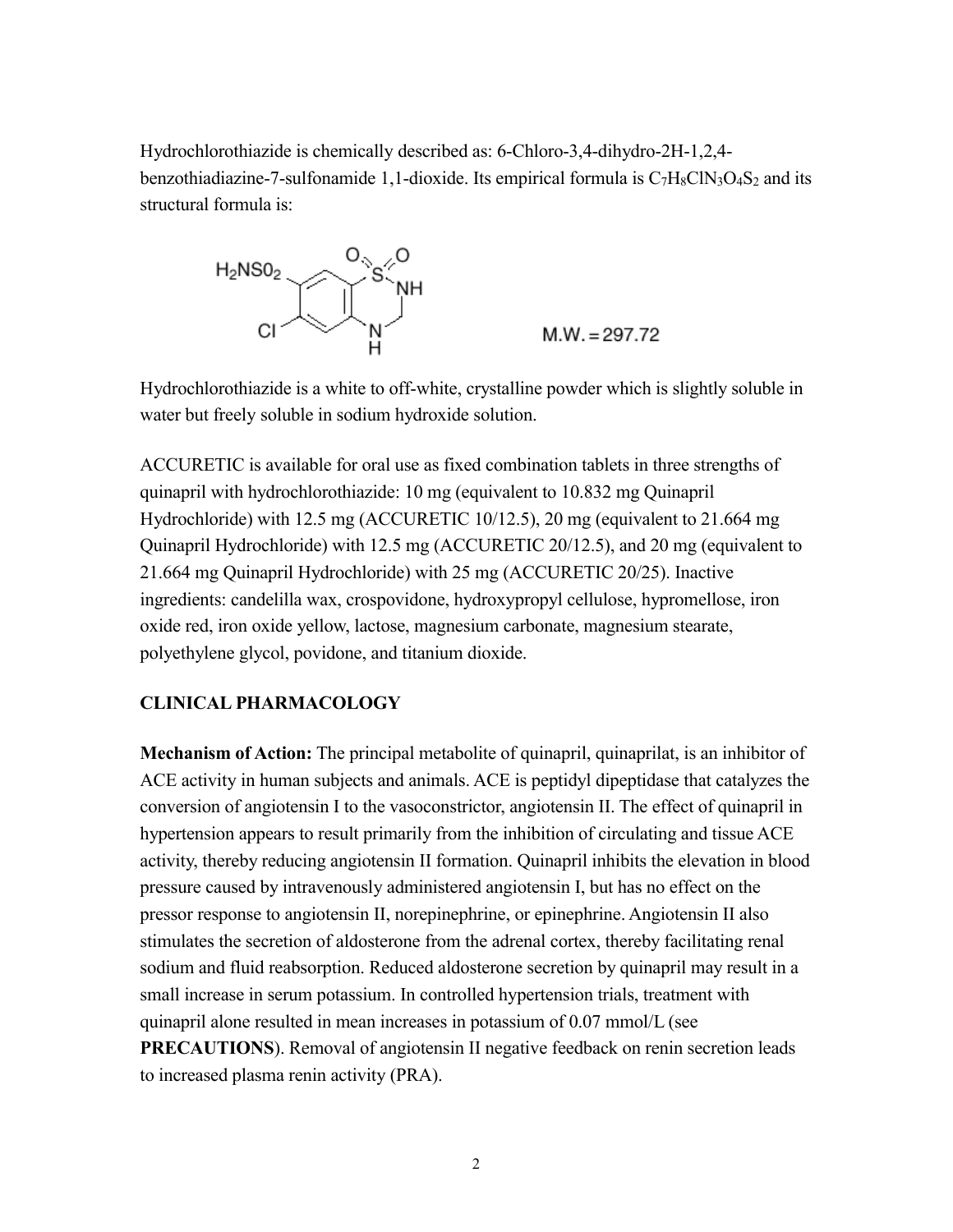While the principal mechanism of antihypertensive effect is thought to be through the renin-angiotensin-aldosterone system, quinapril exerts antihypertensive actions even in patients with low renin hypertension. Quinapril was an effective antihypertensive in all races studied, although it was somewhat less effective in blacks (usually a predominantly low renin group) than in non-blacks. ACE is identical to kininase II, an enzyme that degrades bradykinin, a potent peptide vasodilator; whether increased levels of bradykinin play a role in the therapeutic effect of quinapril remains to be elucidated.

Hydrochlorothiazide is a thiazide diuretic. Thiazides affect the renal tubular mechanisms of electrolyte reabsorption, directly increasing excretion of sodium and chloride in approximately equivalent amounts. Indirectly, the diuretic action of hydrochlorothiazide reduces plasma volume, with consequent increases in plasma renin activity, increases in aldosterone secretion, increases in urinary potassium loss, and decreases in serum potassium. The renin-aldolsterone link is mediated by angiotensin, so coadministration of an ACE inhibitor tends to reverse the potassium loss associated with these diuretics.

The mechanism of the antihypertensive effect of thiazides is unknown.

**Pharmacokinetics and Metabolism:** The rate and extent of absorption of quinapril and hydrochlorothiazide from ACCURETIC tablets are not different, respectively, from the rate and extent of absorption of quinapril and hydrochlorothiazide from immediate-release monotherapy formulations, either administered concurrently or separately. Following oral administration of Accupril (quinapril monotherapy) tablets, peak plasma quinapril concentrations are observed within 1 hour. Based on recovery of quinapril and its metabolites in urine, the extent of absorption is at least 60%. The absorption of hydrochlorothiazide is somewhat slower (1 to 2.5 hours) and more complete (50% to 80%).

The rate of quinapril absorption was reduced by 14% when ACCURETIC tablets were administered with a high-fat meal as compared to fasting, while the extent of absorption was not affected. The rate of hydrochlorothiazide absorption was reduced by 12% when ACCURETIC tablets were administered with a high-fat meal, while the extent of absorption was not significantly affected. Therefore, ACCURETIC may be administered without regard to food.

Following absorption, quinapril is deesterified to its major active metabolite, quinaprilat (about 38% of oral dose), and to other minor inactive metabolites. Following multiple oral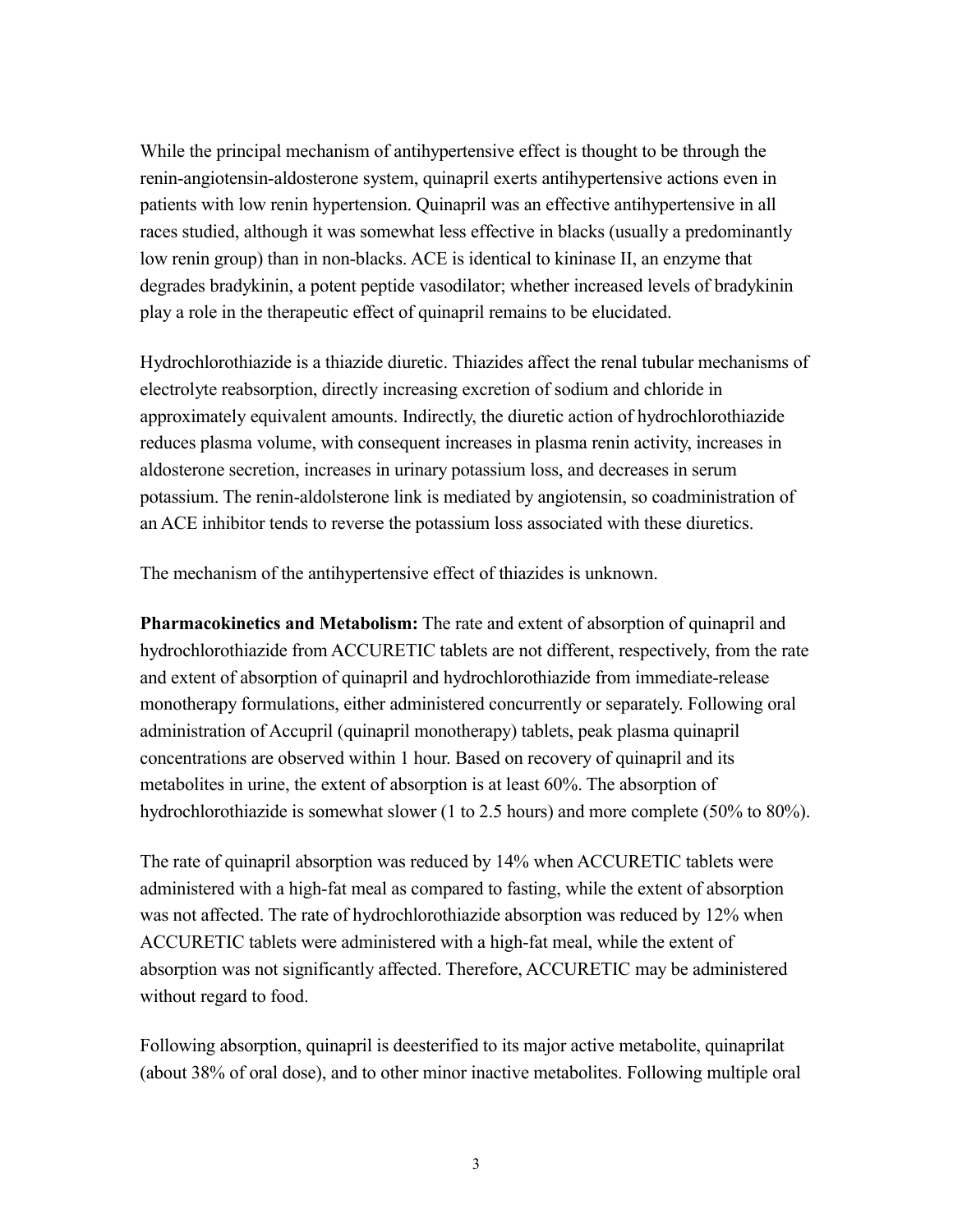dosing of quinapril, there is an effective accumulation half-life of quinaprilat of approximately 3 hours, and peak plasma quinaprilat concentrations are observed approximately 2 hours postdose. Approximately 97% of either quinapril or quinaprilat circulating in plasma is bound to proteins. Hydrochlorothiazide is not metabolized. Its apparent volume of distribution is 3.6 to 7.8 L/kg, consistent with measured plasma protein binding of 67.9%. The drug also accumulates in red blood cells, so that whole blood levels are 1.6 to 1.8 times those measured in plasma.

Some placental passage occurred when quinapril was administered to pregnant rats. Studies in rats indicate that quinapril and its metabolites do not cross the blood-brain barrier. Hydrochlorothiazide crosses the placenta freely but not the blood-brain barrier.

Quinaprilat is eliminated primarily by renal excretion, up to 96% of an IV dose, and has an elimination half-life in plasma of approximately 2 hours and a prolonged terminal phase with a half-life of 25 hours. Hydrochlorothiazide is excreted unchanged by the kidney. When plasma levels have been followed for at least 24 hours, the plasma half-life has been observed to vary between 4 to 15 hours. At least 61% of the oral dose is eliminated unchanged within 24 hours.

In patients with renal insufficiency, the elimination half-life of quinaprilat increases as creatinine clearance decreases. There is a linear correlation between plasma quinaprilat clearance and creatinine clearance. In patients with end-stage renal disease, chronic hemodialysis or continuous ambulatory peritoneal dialysis have little effect on the elimination of quinapril and quinaprilat. Elimination of quinaprilat is reduced in elderly patients ( $\geq$ 65 years) and in those with heart failure; this reduction is attributable to decrease in renal function (see **DOSAGE AND ADMINISTRATION**). Quinaprilat concentrations are reduced in patients with alcoholic cirrhosis due to impaired deesterification of quinapril. In a study of patients with impaired renal function (mean creatinine clearance of 19 mL/min), the half-life of hydrochlorothiazide elimination was lengthened to 21 hours.

The pharmacokinetics of quinapril and quinaprilat are linear over a single-dose range of 5- to 80-mg doses and 40- to 160-mg in multiple daily doses.

**Pharmacodynamics and Clinical Effects:** Single doses of 20 mg of quinapril provide over 80% inhibition of plasma ACE for 24 hours. Inhibition of the pressor response to angiotensin I is shorter-lived, with a 20-mg dose giving 75% inhibition for about 4 hours,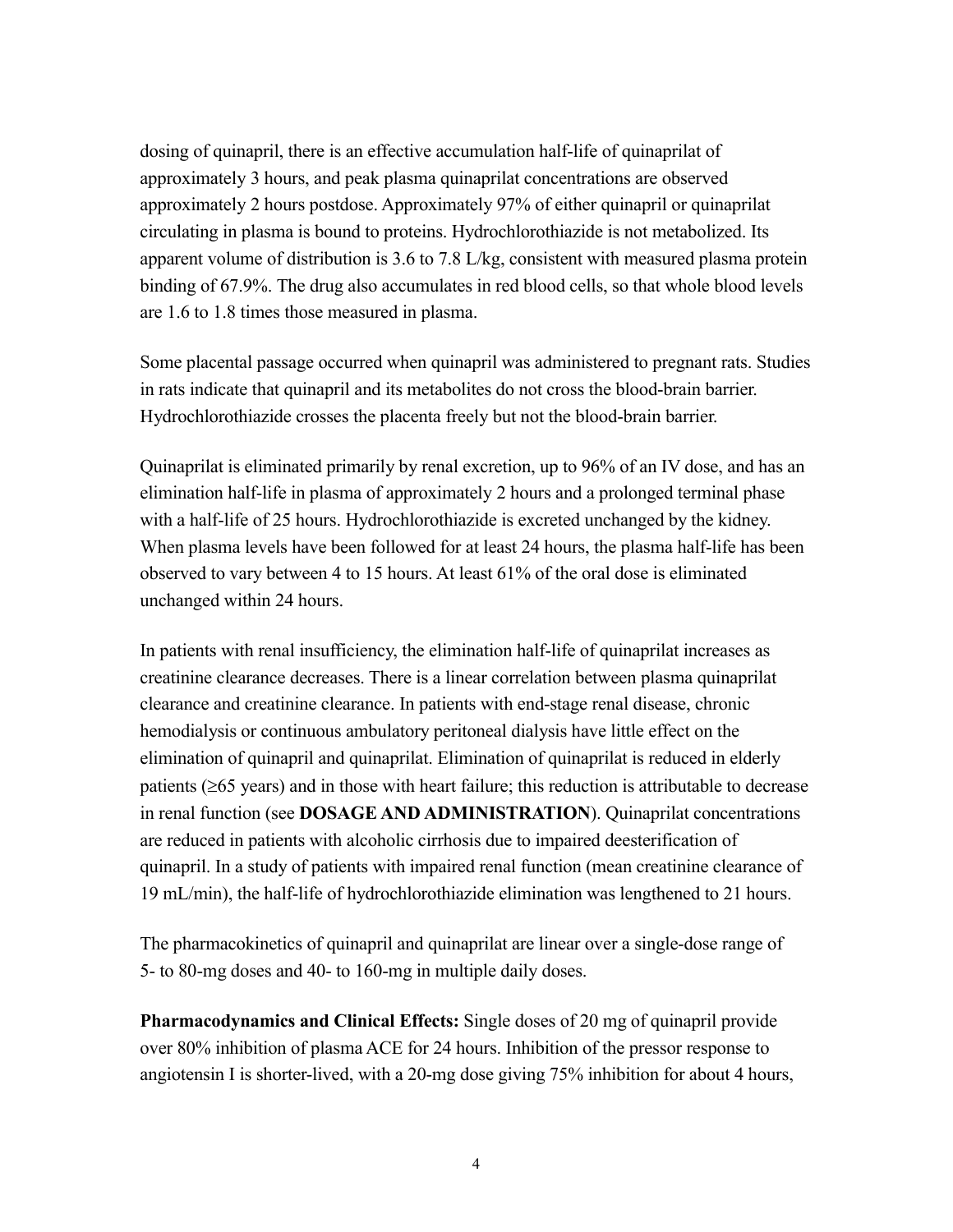50% inhibition for about 8 hours, and 20% inhibition at 24 hours. With chronic dosing, however, there is substantial inhibition of angiotensin II levels at 24 hours by doses of 20 to 80 mg.

Administration of 10 to 80 mg of quinapril to patients with mild to severe hypertension results in a reduction of sitting and standing blood pressure to about the same extent with minimal effect on heart rate. Symptomatic postural hypotension is infrequent, although it can occur in patients who are salt- and/or volume-depleted (see **WARNINGS**).

Antihypertensive activity commences within 1 hour with peak effects usually achieved by 2 to 4 hours after dosing. During chronic therapy, most of the blood pressure lowering effect of a given dose is obtained in 1 to 2 weeks. In multiple-dose studies, 10 to 80 mg per day in single or divided doses lowered systolic and diastolic blood pressure throughout the dosing interval, with a trough effect of about 5 to 11/3 to 7 mm Hg. The trough effect represents about 50% of the peak effect.

While the dose-response relationship is relatively flat, doses of 40 to 80 mg were somewhat more effective at trough than 10 to 20 mg, and twice-daily dosing tended to give a somewhat lower trough blood pressure than once-daily dosing with the same total dose. The antihypertensive effect of quinapril continues during long-term therapy, with no evidence of loss of effectiveness.

Hemodynamic assessments in patients with hypertension indicate that blood pressure reduction produced by quinapril is accompanied by a reduction in total peripheral resistance and renal vascular resistance with little or no change in heart rate, cardiac index, renal blood flow, glomerular filtration rate, or filtration fraction.

Therapeutic effects of quinapril appear to be the same for elderly  $(\geq 65$  years of age) and younger adult patients given the same daily dosages, with no increase in adverse events in elderly patients. In patients with hypertension, quinapril 10 to 40 mg was similar in effectiveness to captopril, enalapril, propranolol, and thiazide diuretics.

After oral administration of hydrochlorothiazide, diuresis begins within 2 hours, peaks in about 4 hours, and lasts about 6 to 12 hours. Use of quinapril with a thiazide diuretic gives blood pressure lowering effect greater than that seen with either agent alone. In clinical trials of quinapril/hydrochlorothiazide using quinapril doses of 2.5 to 40 mg and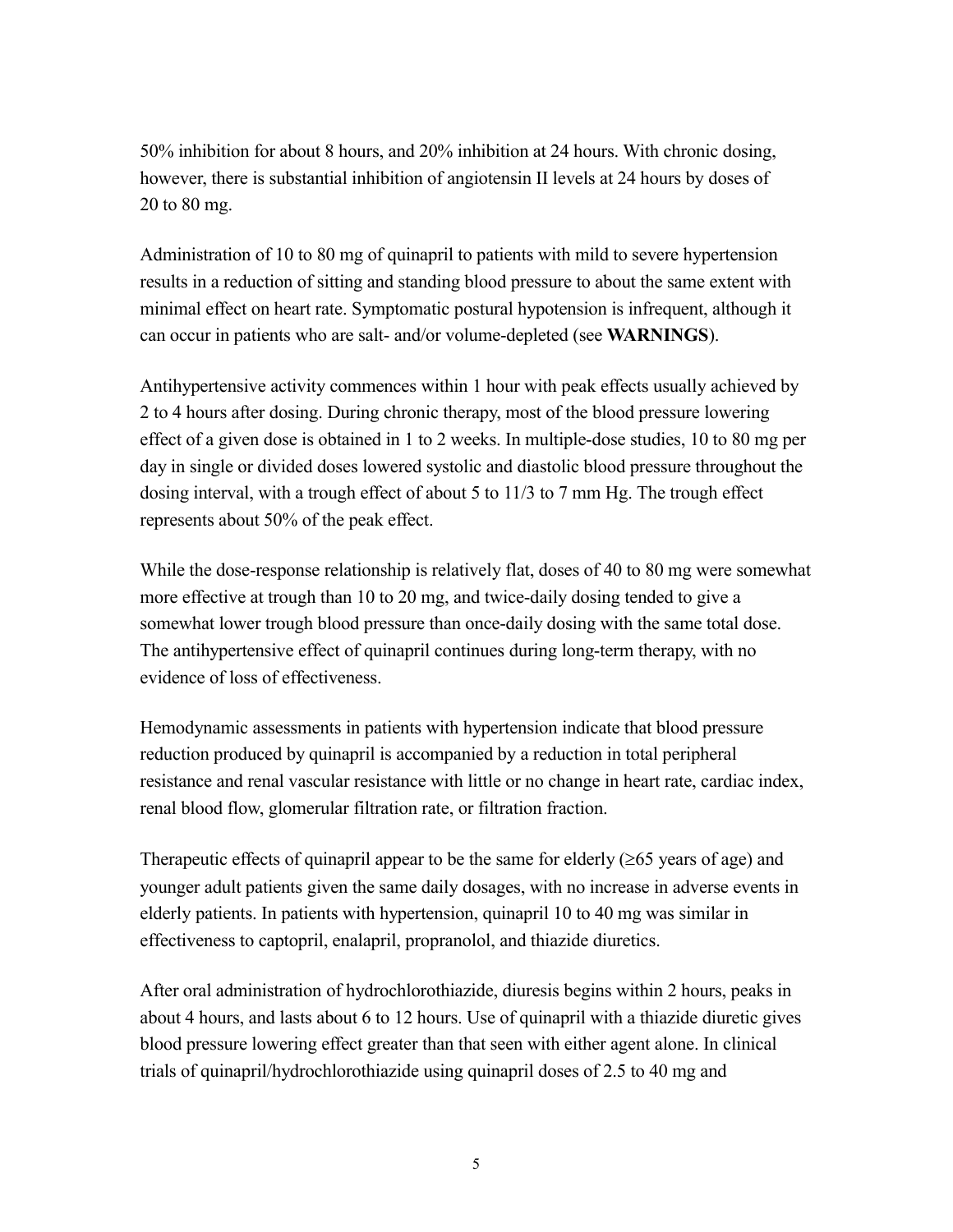hydrochlorothiazide doses of 6.25 to 25 mg, the antihypertensive effects were sustained for at least 24 hours, and increased with increasing dose of either component. Although quinapril monotherapy is somewhat less effective in blacks than in non-blacks, the efficacy of combination therapy appears to be independent of race. By blocking the renin-angiotensin-aldosterone axis, administration of quinapril tends to reduce the potassium loss associated with the diuretic. In clinical trials of ACCURETIC, the average change in serum potassium was near zero when 2.5 to 40 mg of quinapril was combined with hydrochlorothiazide 6.25 mg, and the average subject who received 10 to 20/12.5 to 25 mg experienced a milder reduction in serum potassium than that experienced by the average subject receiving the same dose of hydrochlorothiazide monotherapy.

#### **INDICATIONS AND USAGE**

**Hypertension:** ACCURETIC is indicated for the treatment of hypertension, to lower blood pressure. Lowering blood pressure reduces the risk of fatal and nonfatal cardiovascular events, primarily strokes and myocardial infarctions. These benefits have been seen in controlled trials of antihypertensive drugs from a wide variety of pharmacologic classes including the class to which this drug principally belongs. There are no controlled trials demonstrating risk reduction with ACCURETIC.

Control of high blood pressure should be part of comprehensive cardiovascular risk management, including, as appropriate, lipid control, diabetes management, antithrombotic therapy, smoking cessation, exercise, and limited sodium intake. Many patients will require more than one drug to achieve blood pressure goals. For specific advice on goals and management, see published guidelines, such as those of the National High Blood Pressure Education Program's Joint National Committee on Prevention, Detection, Evaluation, and Treatment of High Blood Pressure (JNC).

Numerous antihypertensive drugs, from a variety of pharmacologic classes and with different mechanisms of action, have been shown in randomized controlled trials to reduce cardiovascular morbidity and mortality, and it can be concluded that it is blood pressure reduction, and not some other pharmacologic property of the drugs, that is largely responsible for those benefits. The largest and most consistent cardiovascular outcome benefit has been a reduction in the risk of stroke, but reductions in myocardial infarction and cardiovascular mortality also have been seen regularly.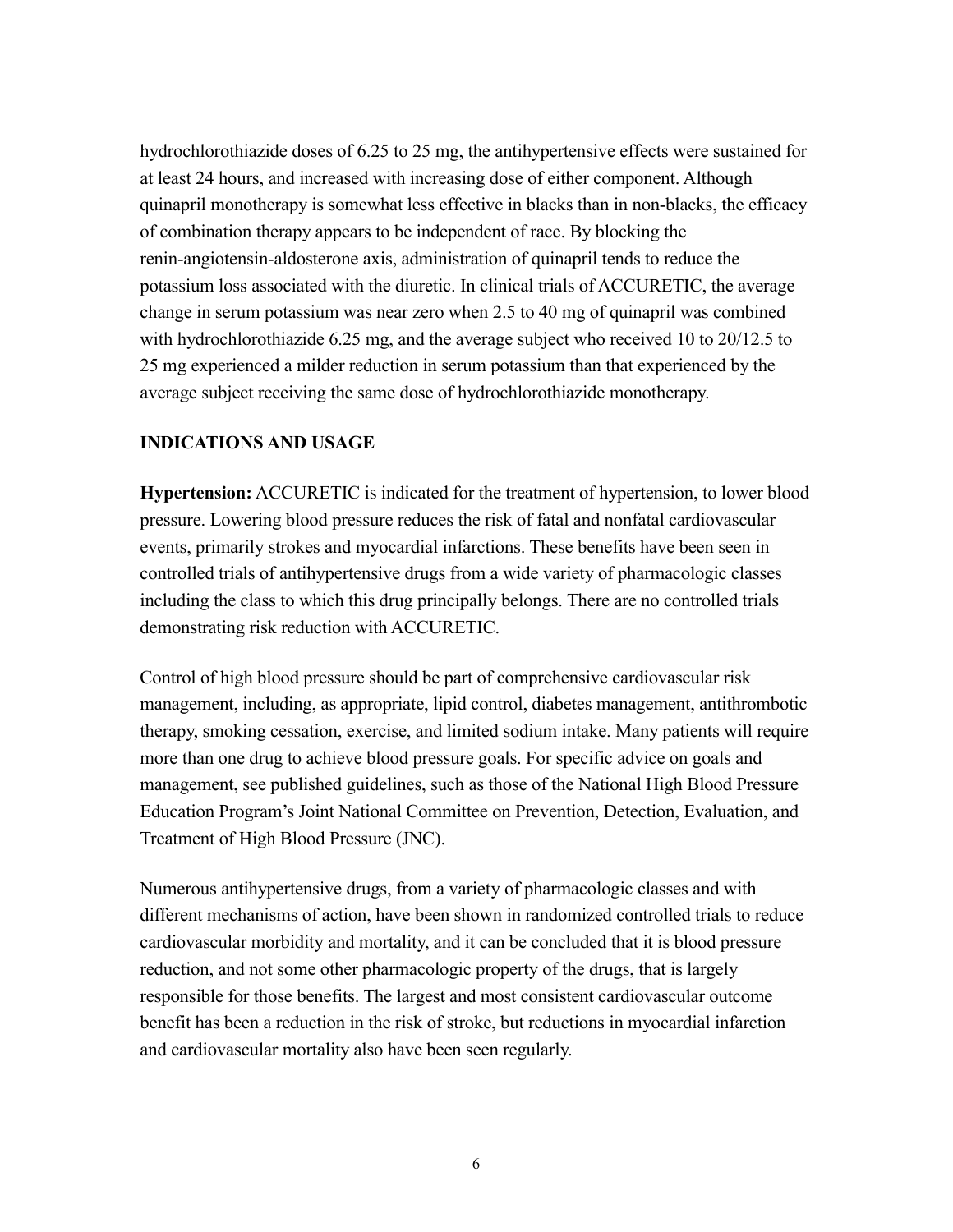Elevated systolic or diastolic pressure causes increased cardiovascular risk, and the absolute risk increase per mmHg is greater at higher blood pressures, so that even modest reductions of severe hypertension can provide substantial benefit. Relative risk reduction from blood pressure reduction is similar across populations with varying absolute risk, so the absolute benefit is greater in patients who are at higher risk independent of their hypertension (for example, patients with diabetes or hyperlipidemia), and such patients would be expected to benefit from more aggressive treatment to a lower blood pressure goal.

Some antihypertensive drugs have smaller blood pressure effects (as monotherapy) in black patients, and many antihypertensive drugs have additional approved indications and effects (e.g., on angina, heart failure, or diabetic kidney disease). These considerations may guide selection of therapy.

This fixed combination is not indicated for the initial therapy of hypertension (see **DOSAGE AND ADMINISTRATION**).

In using ACCURETIC, consideration should be given to the fact that another angiotensin-converting enzyme inhibitor, captopril, has caused agranulocytosis, particularly in patients with renal impairment or collagen-vascular disease. Available data are insufficient to show that quinapril does not have a similar risk (see **WARNINGS: Neutropenia/Agranulocytosis**).

**Angioedema in Black Patients:** Black patients receiving ACE inhibitor monotherapy have been reported to have a higher incidence of angioedema compared to non-blacks. It should also be noted that in controlled clinical trials, ACE inhibitors have an effect on blood pressure that is less in black patients than in non-blacks.

## **CONTRAINDICATIONS**

ACCURETIC is contraindicated in patients who are hypersensitive to quinapril or hydrochlorothiazide and in patients with a history of angioedema related to previous treatment with an ACE inhibitor.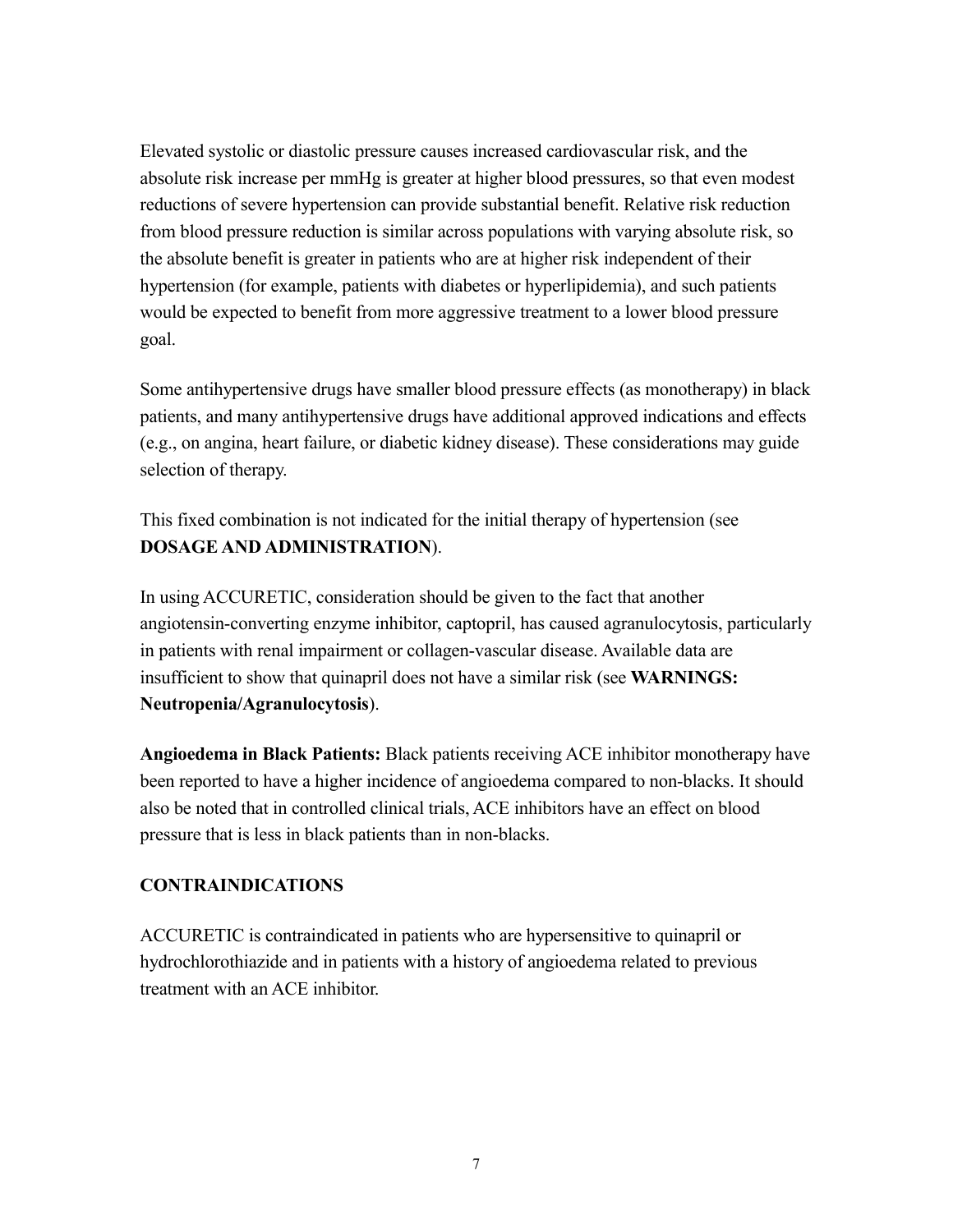ACCURETIC is contraindicated in combination with a neprilysin inhibitor (e.g., sacubitril). Do not administer ACCURETIC within 36 hours of switching to or from sacubitril/valsartan, a neprilysin inhibitor (see **WARNINGS** and **PRECAUTIONS**).

Because of the hydrochlorothiazide components, this product is contraindicated in patients with anuria or hypersensitivity to other sulfonamide-derived drugs.

Do not co-administer ACCURETIC with aliskiren:

• in patients with diabetes.

#### **WARNINGS**

**Anaphylactoid and Possibly Related Reactions:** Presumably because angiotensin converting inhibitors affect the metabolism of eicosanoids and polypeptides, including endogenous bradykinin, patients receiving ACE inhibitors (including quinapril) may be subject to a variety of adverse reactions, some of them serious.

**Head and Neck Angioedema:** Angioedema of the face, extremities, lips, tongue, glottis, and larynx has been reported in patients treated with ACE inhibitors and has been seen in 0.1% of patients receiving quinapril. In two similarly sized US postmarketing quinapril trials that, combined, enrolled over 3,000 black patients and over 19,000 non-blacks, angioedema was reported in 0.30% and 0.55% of blacks (in Study 1 and 2, respectively) and 0.39% and 0.17% of non-blacks. Angioedema associated with laryngeal edema can be fatal. If laryngeal stridor or angioedema of the face, tongue, or glottis occurs, treatment with ACCURETIC should be discontinued immediately, the patient treated in accordance with accepted medical care, and carefully observed until the swelling disappears. In instances where swelling is confined to the face and lips, the condition generally resolves without treatment; antihistamines may be useful in relieving symptoms. **Where there is involvement of the tongue, glottis, or larynx likely to cause airway obstruction, emergency therapy including, but not limited to, subcutaneous epinephrine solution 1:1000 (0.3 to 0.5 mL) should be promptly administered** (see **PRECAUTIONS** and **ADVERSE REACTIONS**).

Patients taking concomitant mammalian target of rapamycin (mTOR inhibitor) (e.g., temsirolimus) therapy or a neprilysin inhibitor may be at increased risk for angioedema.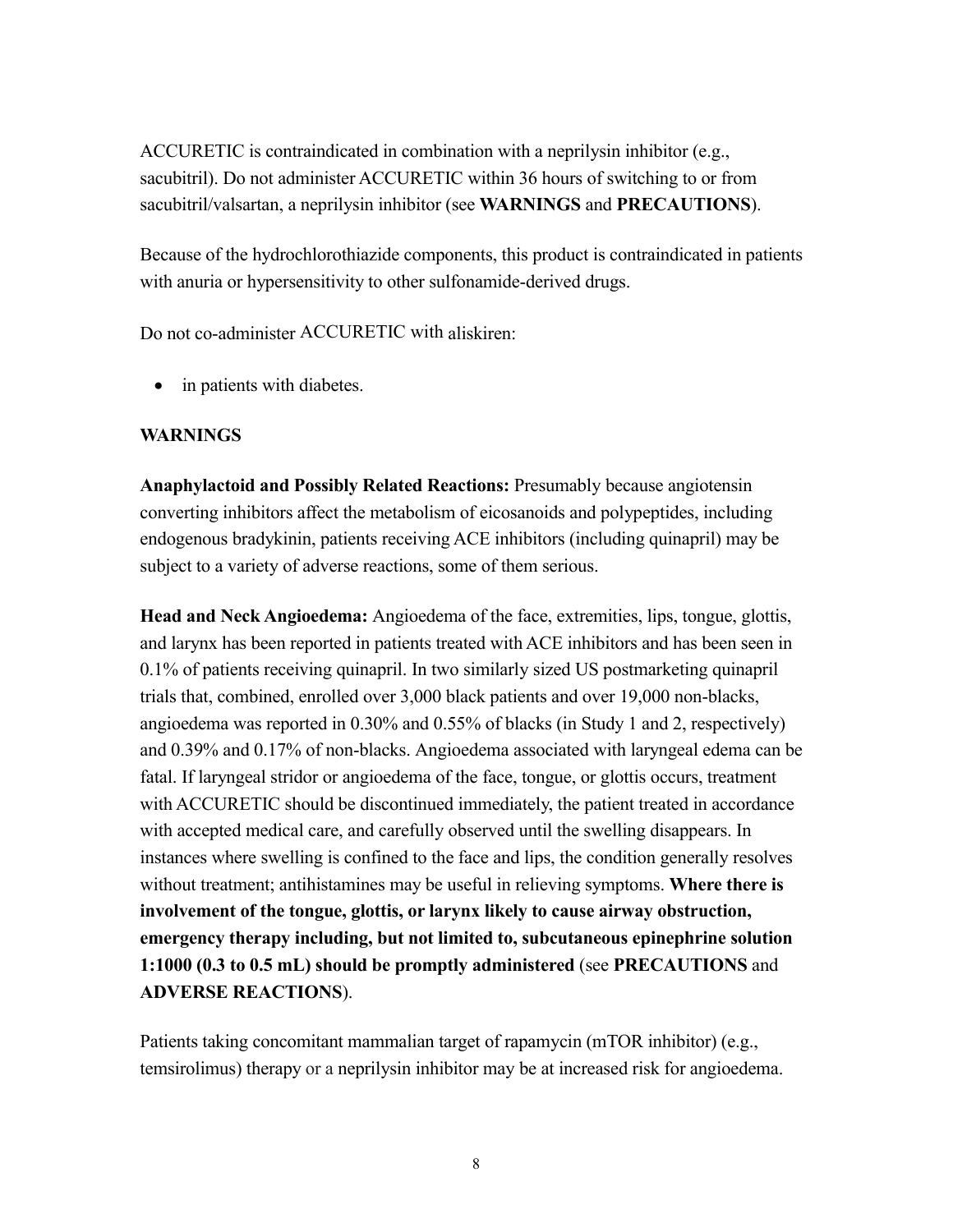**Intestinal Angioedema:** Intestinal angioedema has been reported in patients treated with ACE inhibitors. These patients presented with abdominal pain (with or without nausea or vomiting); in some cases there was no prior history of facial angioedema and C-1 esterase levels were normal. The angioedema was diagnosed by procedures including abdominal CT scan or ultrasound, or at surgery, and symptoms resolved after stopping the ACE inhibitor. Intestinal angioedema should be included in the differential diagnosis of patients on ACE inhibitors presenting with abdominal pain.

**Patients With a History of Angioedema:** Patients with a history of angioedema unrelated to ACE inhibitor therapy may be at increased risk of angioedema while receiving an ACE inhibitor (see also **CONTRAINDICATIONS**).

**Anaphylactoid Reactions During Desensitization:** Two patients undergoing desensitizing treatment with Hymenoptera venom while receiving ACE inhibitors sustained life-threatening anaphylactoid reactions. In the same patients, these reactions were avoided when ACE inhibitors were temporarily withheld, but they reappeared upon inadvertent challenge.

**Anaphylactoid Reactions During Membrane Exposure:** Anaphylactoid reactions have been reported in patients dialyzed with high-flux membranes and treated concomitantly with an ACE inhibitor. Anaphylactoid reactions have also been reported in patients undergoing low-density lipoprotein apheresis with dextran sulfate absorption.

**Hepatic Failure:** Rarely, ACE inhibitors have been associated with a syndrome that starts with cholestatic jaundice and progresses to fulminant hepatic necrosis and (sometimes) death. The mechanism of this syndrome is not understood. Patients receiving ACE inhibitors who develop jaundice or marked elevations of hepatic enzymes should discontinue the ACE inhibitor and receive appropriate medical follow-up.

**Hypotension:** ACCURETIC can cause symptomatic hypotension, probably not more frequently than either monotherapy. It was reported in 1.2% of 1,571 patients receiving ACCURETIC during clinical trials. Like other ACE inhibitors, quinapril has been only rarely associated with hypotension in uncomplicated hypertensive patients.

Symptomatic hypotension sometimes associated with oliguria and/or progressive azotemia, and rarely acute renal failure and/or death, include patients with the following conditions or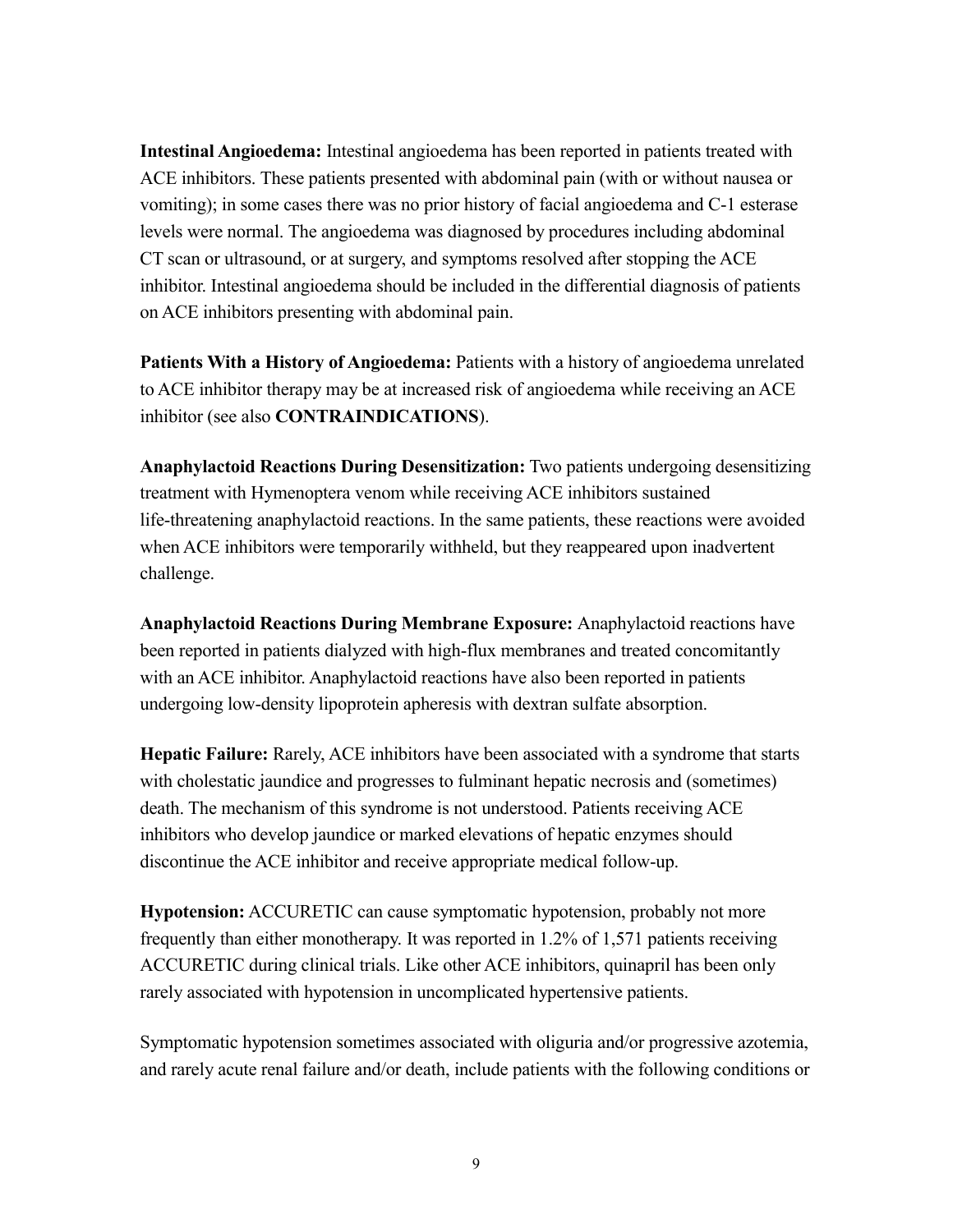characteristics: heart failure, hyponatremia, high dose diuretic therapy, recent intensive diuresis or increase in diuretic dose, renal dialysis or severe volume and/or salt depletion of any etiology. Volume and/or salt depletion should be corrected before initiating therapy with ACCURETIC.

ACCURETIC should be used cautiously in patients receiving concomitant therapy with other antihypertensives. The thiazide component of ACCURETIC may potentiate the action of other antihypertensive drugs, especially ganglionic or peripheral adrenergic-blocking drugs. The antihypertensive effects of the thiazide component may also be enhanced in the postsympathectomy patients.

In patients at risk of excessive hypotension, therapy with ACCURETIC should be started under close medical supervision. Such patients should be followed closely for the first 2 weeks of treatment and whenever the dosage of quinapril or diuretic is increased. Similar considerations may apply to patients with ischemic heart or cerebrovascular disease in whom an excessive fall in blood pressure could result in myocardial infarction or cerebrovascular accident.

If excessive hypotension occurs, the patient should be placed in a supine position and, if necessary, treated with intravenous infusion of normal saline. ACCURETIC treatment usually can be continued following restoration of blood pressure and volume. If symptomatic hypotension develops, a dose reduction or discontinuation of ACCURETIC may be necessary.

**Impaired Renal Function:** ACCURETIC should be used with caution in patients with severe renal disease. Thiazides may precipitate azotemia in such patients, and the effects of repeated dosing may be cumulative.

When the renin-angiotensin-aldosterone system is inhibited by quinapril, changes in renal function may be anticipated in susceptible individuals. In patients with severe congestive heart failure, whose renal function may depend on the activity of the renin-angiotensin-aldosterone system, treatment with angiotensin-converting enzyme inhibitors (including quinapril) may be associated with oliguria and/or progressive azotemia and (rarely) with acute renal failure and/or death.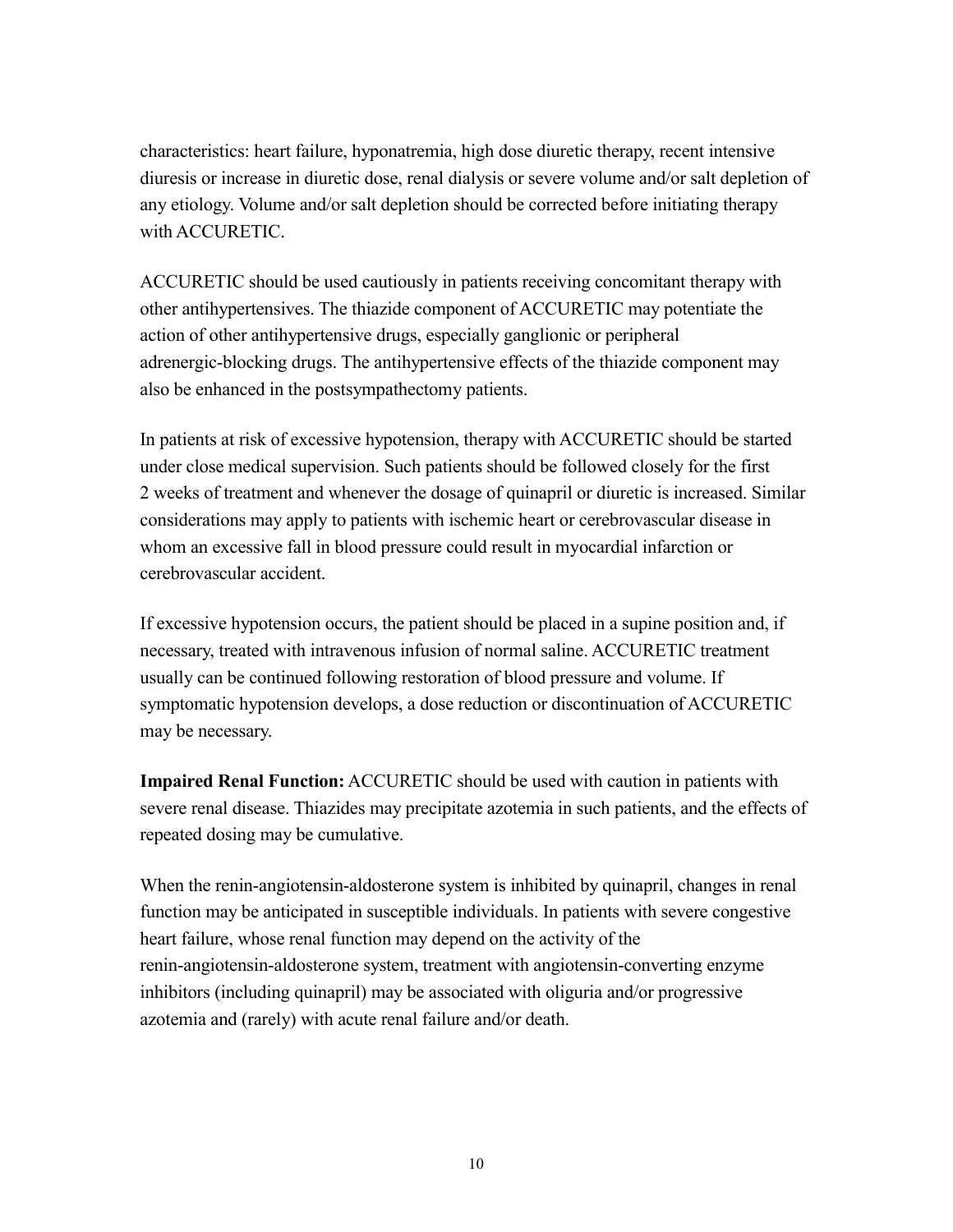In clinical studies in hypertensive patients with unilateral renal artery stenosis, treatment with ACE inhibitors was associated with increases in blood urea nitrogen and serum creatinine; these increases were reversible upon discontinuation of ACE inhibitor, concomitant diuretic, or both. When such patients are treated with ACCURETIC, renal function should be monitored during the first few weeks of therapy.

Some quinapril-treated hypertensive patients with no apparent preexisting renal vascular diseases have developed increases in blood urea nitrogen and serum creatinine, usually minor and transient, especially when quinapril has been given concomitantly with a diuretic. This is more likely to occur in patients with pre-existing renal impairment. Dosage reduction of ACCURETIC may be required. **Evaluation of the hypertensive patients should also include assessment of the renal function** (see **DOSAGE AND ADMINISTRATION**).

**Neutropenia/Agranulocytosis:** Another ACE inhibitor, captopril, has been shown to cause agranulocytosis and bone marrow depression rarely in patients with uncomplicated hypertension, but more frequently in patients with renal impairment, especially if they also have a collagen vascular disease, such as systemic lupus erythematosus or scleroderma. Agranulocytosis did occur during quinapril treatment in one patient with a history of neutropenia during previous captopril therapy. Available data from clinical trials of quinapril are insufficient to show that, in patients without prior reactions to other ACE inhibitors, quinapril does not cause agranulocytosis at similar rates. As with other ACE inhibitors, periodic monitoring of white blood cell counts in patients with collagen vascular disease and/or renal disease should be considered.

#### **Fetal Toxicity**

Use of drugs that act on the renin-angiotensin system during the second and third trimesters of pregnancy reduces fetal renal function and increases fetal and neonatal morbidity and death. Resulting oligohydramnios can be associated with fetal lung hypoplasia and skeletal deformations. Potential neonatal adverse effects include skull hypoplasia, anuria, hypotension, renal failure, and death. When pregnancy is detected, discontinue ACCURETIC as soon as possible. These adverse outcomes are usually associated with use of these drugs in the second and third trimester of pregnancy. Most epidemiologic studies examining fetal abnormalities after exposure to antihypertensive use in the first trimester have not distinguished drugs affecting the renin-angiotensin system from other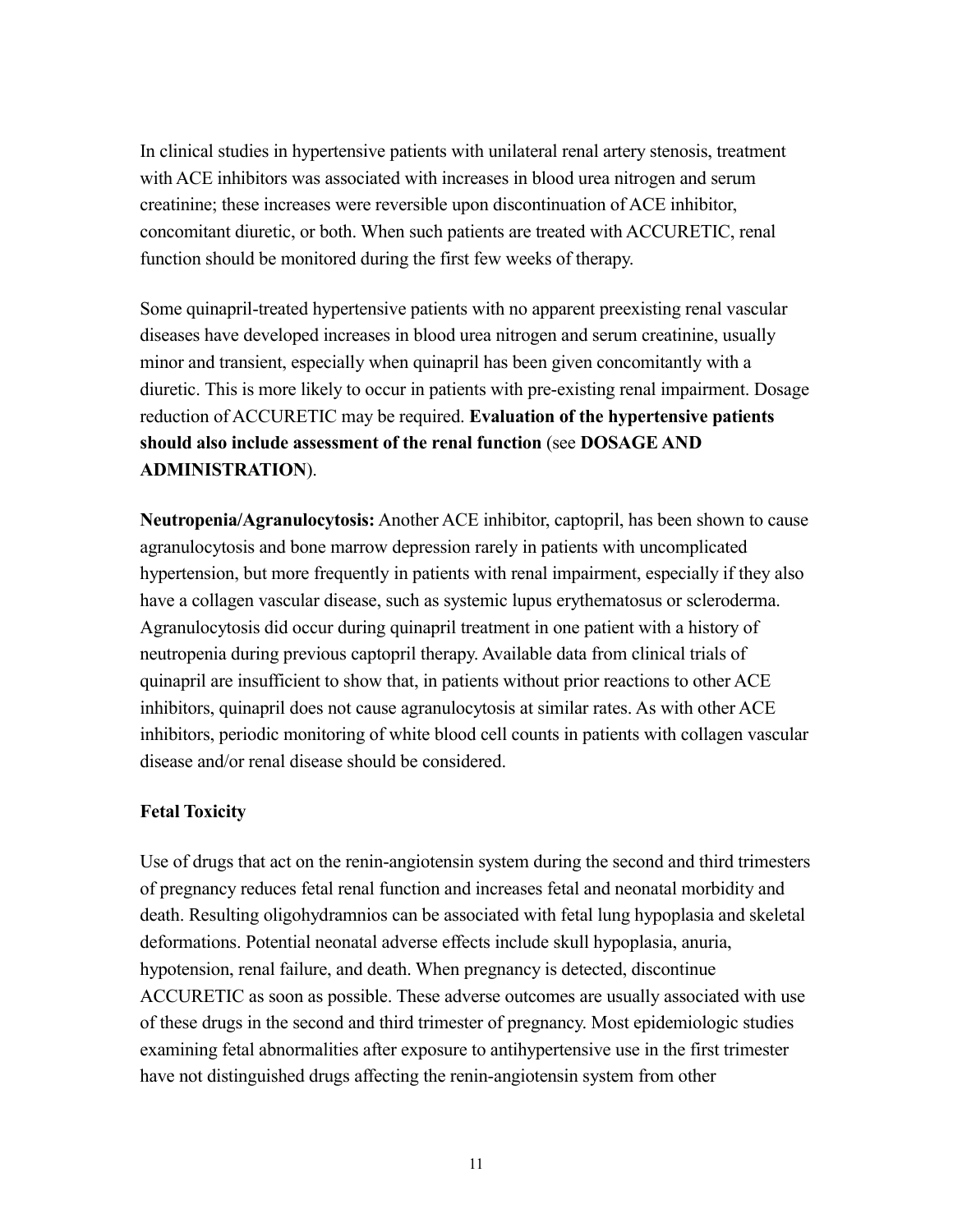antihypertensive agents. Appropriate management of maternal hypertension during pregnancy is important to optimize outcomes for both mother and fetus.

In the unusual case that there is no appropriate alternative to therapy with drugs affecting the renin-angiotensin system for a particular patient, apprise the mother of the potential risk to the fetus. Perform serial ultrasound examinations to assess the intra-amniotic environment. If oligohydramnios is observed, discontinue ACCURETIC, unless it is considered life-saving for the mother. Fetal testing may be appropriate, based on the week of pregnancy. Patients and physicians should be aware, however, that oligohydramnios may not appear until after the fetus has sustained irreversible injury. Closely observe infants with histories of *in utero* exposure to ACCURETIC for hypotension, oliguria, and hyperkalemia (see **PRECAUTIONS, Pediatric Use**).

Intrauterine exposure to thiazide diuretics is associated with fetal or neonatal jaundice, thrombocytopenia, and possibly other adverse reactions that occurred in adults.

No teratogenic effects of quinapril were seen in studies of pregnant rats and rabbits. On a mg/kg basis, the doses used were up to 180 times (in rats) and one time (in rabbits) the maximum recommended human dose. No teratogenic effects of ACCURETIC were seen in studies of pregnant rats and rabbits. On a mg/kg (quinapril/hydrochlorothiazide) basis, the doses used were up to 188/94 times (in rats) and 0.6/0.3 times (in rabbits) the maximum recommended human dose.

**Impaired Hepatic Function:** ACCURETIC should be used with caution in patients with impaired hepatic function or progressive liver disease, since minor alterations of fluid and electrolyte balance may precipitate hepatic coma. Also, since the metabolism of quinapril to quinaprilat is normally dependent upon hepatic esterases, patients with impaired liver function could develop markedly elevated plasma levels of quinapril. No normal pharmacokinetic studies have been carried out in hypertensive patients with impaired liver function.

**Systemic Lupus Erythematosus:** Thiazide diuretics have been reported to cause exacerbation or activation of systemic lupus erythematosus.

**Acute Angle-Closure Glaucoma with or without Acute Myopia and Choroidal Effusions:** Hydrochlorothiazide, a sulfonamide, can cause an idiosyncratic reaction,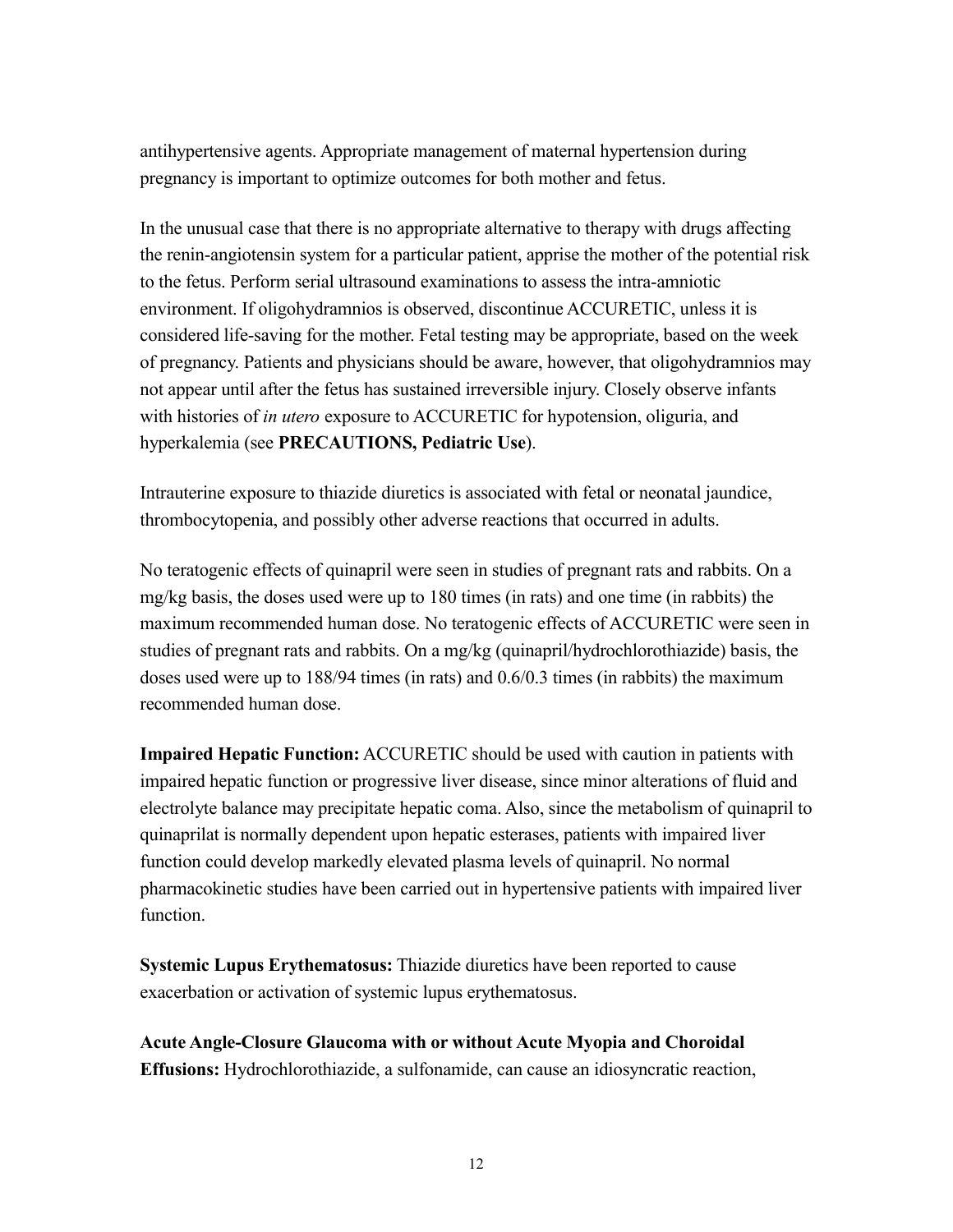resulting in acute angle-closure glaucoma and elevated intraocular pressure with or without a noticeable acute myopic shift and/or choroidal effusions. Symptoms may include acute onset of decreased visual acuity or ocular pain and typically occur within hours to weeks of drug initiation. Untreated, the angle-closure glaucoma may result in permanent visual field loss. The primary treatment is to discontinue hydrochlorothiazide as rapidly as possible. Prompt medical or surgical treatments may need to be considered if the intraocular pressure remains uncontrolled. Risk factors for developing acute angle-closure glaucoma may include a history of sulfonamide or penicillin allergy.

#### **PRECAUTIONS**

#### **General**

**Serum Electrolyte Abnormalities:** In clinical trials, hyperkalemia (serum potassium  $\geq$ 5.8 mmol/L) occurred in approximately 2% of patients receiving quinapril. In most cases, elevated serum potassium levels were isolated values which resolved despite continued therapy. Less than 0.1% of patients discontinued therapy due to hyperkalemia. Risk factors for the development of hyperkalemia include renal insufficiency, diabetes mellitus, and the concomitant use of other drugs that raise serum potassium levels.

Hydrochlorothiazide can cause hypokalemia and hyponatremia. Hypomagnesemia can result in hypokalemia which appears difficult to treat despite potassium repletion. Drugs that inhibit the renin-angiotensin system can cause hyperkalemia. The risk of hyperkalemia may be increased in patients with renal insufficiency, diabetes mellitus or with concomitant use of drugs that raise serum potassium (see **Drug Interactions**). The risk of hypokalemia may be increased in patients with cirrhosis, brisk diuresis, or with concomitant use of drugs that lower serum potassium. Monitor serum electrolytes periodically.

**Other Metabolic Disturbances:** Hydrochlorothiazide may alter glucose tolerance and raise serum levels of cholesterol and triglycerides.

Hydrochlorothiazide may raise the serum uric acid level due to reduced clearance of uric acid and may cause or exacerbate hyperuricemia and precipitate gout in susceptible patients.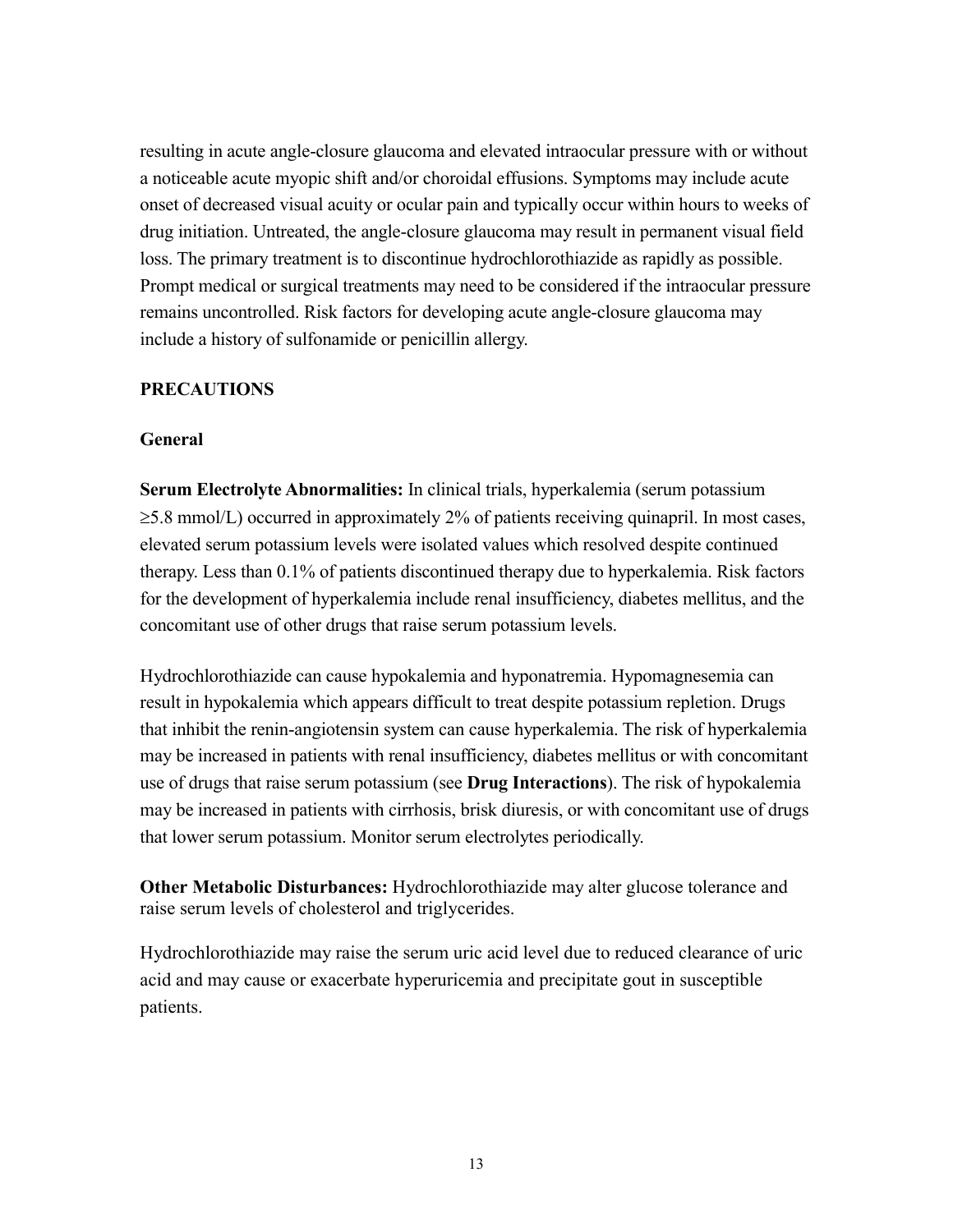Hydrochlorothiazide decreases urinary calcium excretion and may cause elevations of serum calcium. Monitor calcium levels in patients with hypercalcemia receiving ACCURETIC.

**Cough:** Presumably due to the inhibition of the degradation of endogenous bradykinin, persistent nonproductive cough has been reported with all ACE inhibitors, resolving after discontinuation of therapy. ACE inhibitor-induced cough should be considered in the differential diagnosis of cough.

**Surgery/Anesthesia:** In patients undergoing surgery or during anesthesia with agents that produce hypotension, quinapril will block the angiotensin II formation that could otherwise occur secondary to compensatory renin release. Hypotension that occurs as a result of this mechanism can be corrected by volume expansion.

## **Information for Patients**

**Angioedema:** Angioedema, including laryngeal edema, can occur with treatment with ACE inhibitors, especially following the first dose. Tell patients receiving ACCURETIC to immediately report any signs or symptoms suggesting angioedema (swelling of face, eyes, lips, or tongue, or difficulty in breathing) and to temporarily discontinue Accuretic until after consulting with the prescribing physician.

**Pregnancy:** Tell female patients of childbearing age about the consequences of exposure to ACCURETIC during pregnancy. Discuss treatment options with women planning to become pregnant. Ask patients to report pregnancies to their physicians as soon as possible.

**Symptomatic Hypotension:** Tell patients receiving ACCURETIC that lightheadedness can occur, especially during the first days of therapy, and to report it to the prescribing physician. Tell the patient if syncope occurs, discontinue ACCURETIC until the physician has been consulted.

Tell patients that inadequate fluid intake, excessive perspiration, diarrhea, or vomiting can lead to an excessive fall in blood pressure because of reduction in fluid volume, with the same consequences of lightheadedness and possible syncope.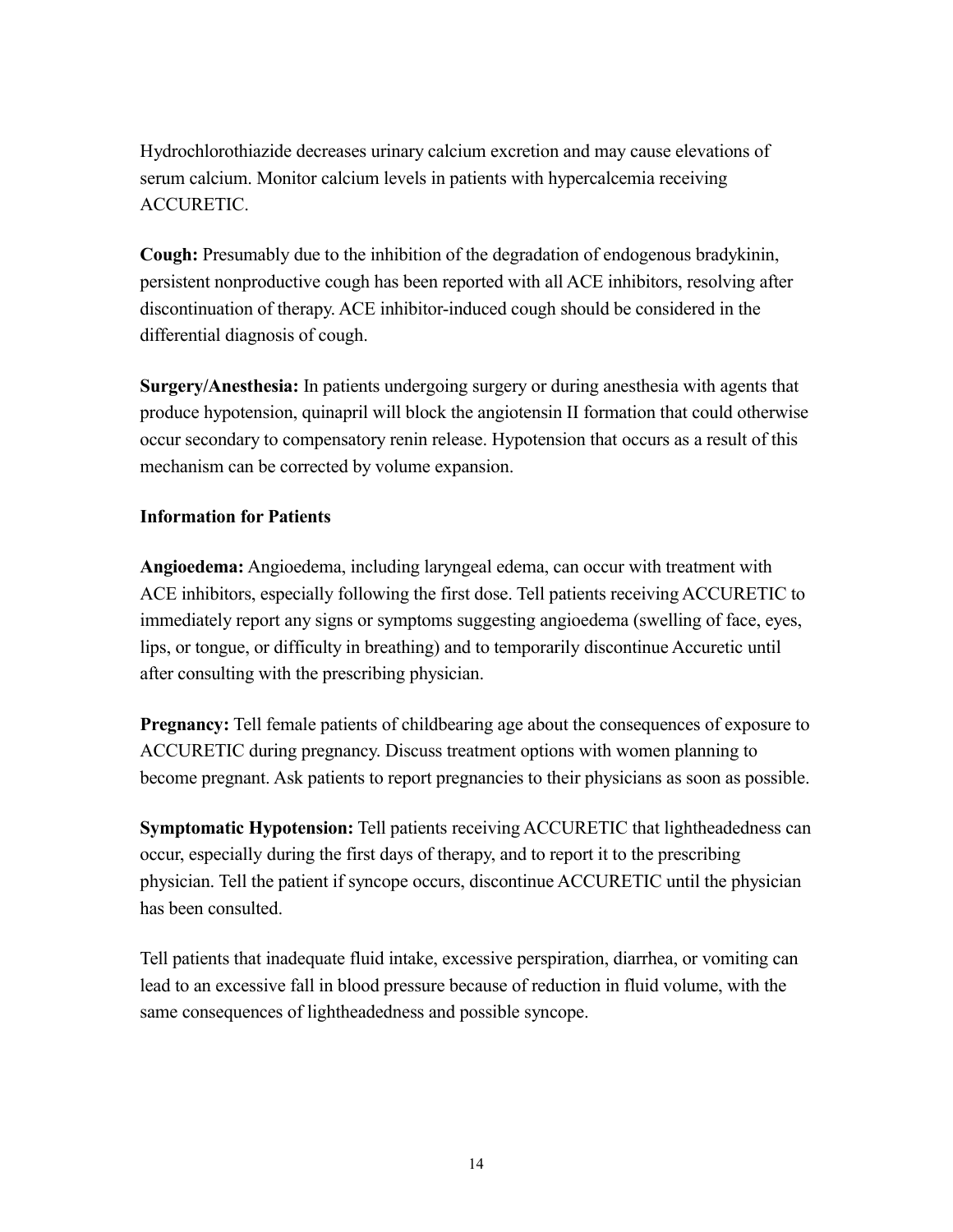Tell patients planning to undergo major surgery and/ or general or spinal anesthesia to inform their physicians that they are taking an ACE inhibitor.

**Hyperkalemia:** Tell patients receiving ACCURETIC not to use potassium supplements or salt substitutes containing potassium without consulting the prescribing physician.

**Neutropenia:** Tell patients to promptly report any indication of infection (e.g., sore throat, fever) which could be a sign of neutropenia.

**Non-melanoma Skin Cancer:** Instruct patients taking hydrochlorothiazide to protect skin from the sun and undergo regular skin cancer screening.

**NOTE:** As with many other drugs, certain advice to patients being treated with quinapril is warranted. This information is intended to aid in the safe and effective use of this medication. It is not a disclosure of all possible adverse or intended effects.

#### **Laboratory Tests**

The hydrochlorothiazide component of ACCURETIC may decrease serum PBI levels without signs of thyroid disturbance.

Therapy with ACCURETIC should be interrupted for a few days before carrying out tests of parathyroid function.

#### **Drug Interactions**

**Agents Increasing Serum Potassium:** Coadministration of ACCURETIC with other drugs that raise serum potassium levels may result in hyperkalemia. Monitor serum potassium in such patients.

**Lithium:** Increased serum lithium levels and symptoms of lithium toxicity have been reported in patients receiving ACE inhibitors during therapy with lithium. Because renal clearance of lithium is reduced by thiazides, the risk of lithium toxicity is presumably raised further when, as in therapy with ACCURETIC, a thiazide diuretic is coadministered with the ACE inhibitor. ACCURETIC and lithium should be coadministered with caution, and frequent monitoring of serum lithium levels is recommended.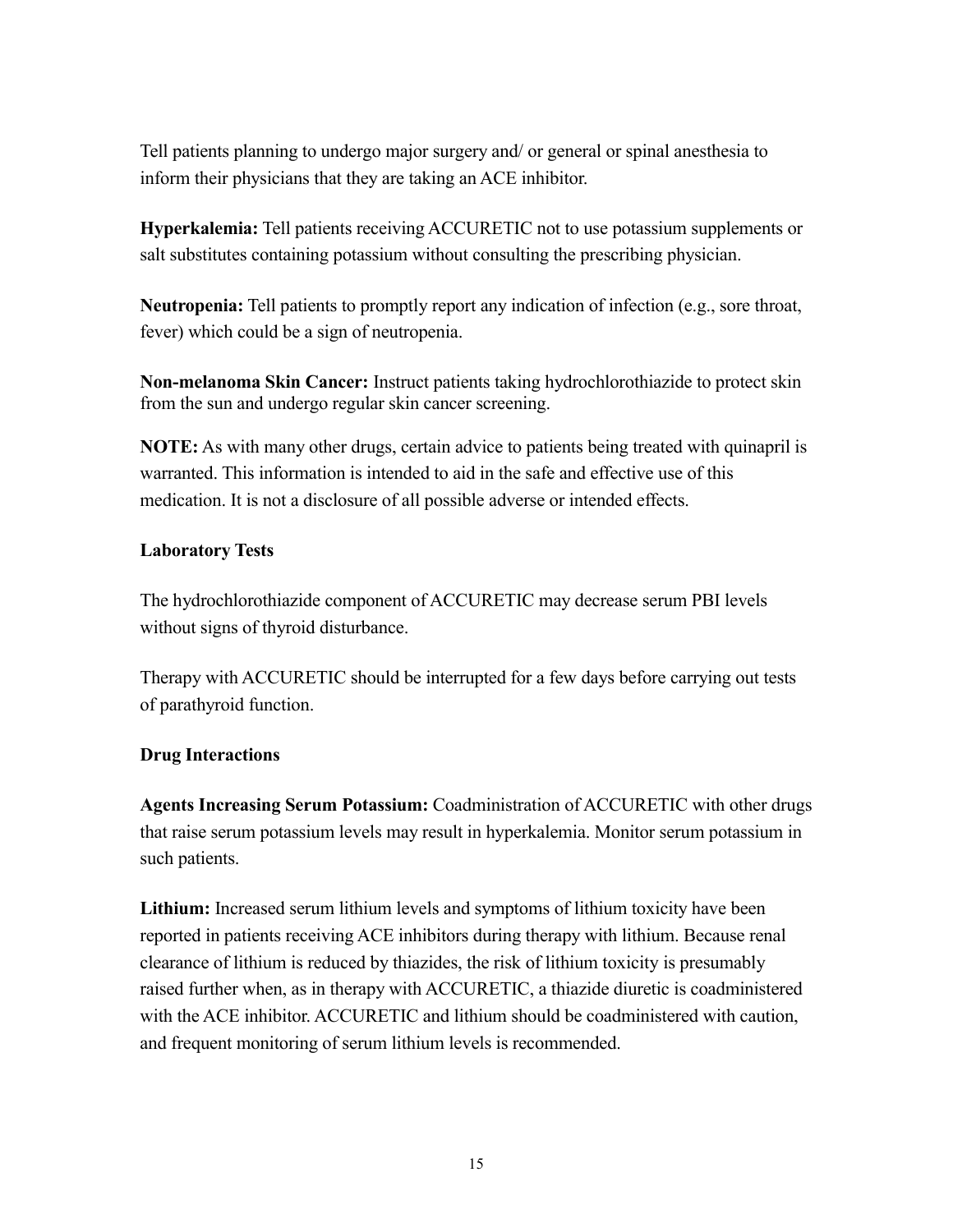**Dual Blockade of the Renin-Angiotensin System (RAS):** Dual blockade of the RAS with angiotensin receptor blockers, ACE inhibitors, or aliskiren is associated with increased risks of hypotension, hyperkalemia, and changes in renal function (including acute renal failure) compared to monotherapy. Most patients receiving the combination of two RAS inhibitors do not obtain any additional benefit compared to monotherapy. In general, avoid combined use of RAS inhibitors. Closely monitor blood pressure, renal function and electrolytes in patients on ACCURETIC and other agents that affect the RAS.

Do not co-administer aliskiren with ACCURETIC in patients with diabetes. Avoid concomitant use of aliskiren with ACCURETIC in patients with renal impairment  $(GFR \le 60 \text{ mL/min}/1.73 \text{ m}^2)$ .

**Tetracycline and Other Drugs That Interact with Magnesium:** Simultaneous administration of tetracycline with quinapril reduced the absorption of tetracycline by approximately 28% to 37%, possibly due to the high magnesium content in quinapril tablets. This interaction should be considered if coprescribing quinapril and tetracycline or other drugs that interact with magnesium.

**Gold:** Nitritoid reactions (symptoms include facial flushing, nausea, vomiting, and hypotension) have been reported rarely in patients on therapy with injectable gold (sodium aurothiomalate) and concomitant ACE inhibitor therapy.

**Non-Steroidal Anti-Inflammatory Agents including Selective Cyclooxygenase-2 Inhibitors (COX-2 Inhibitors):** In patients who are elderly, volume-depleted (including those on diuretic therapy), or with compromised renal function, co-administration of NSAIDs, including selective COX-2 inhibitors, with ACE inhibitors, including quinapril, may result in deterioration of renal function, including possible acute renal failure. These effects are usually reversible. Monitor renal function periodically in patients receiving quinapril and NSAID therapy.

The antihypertensive effect of ACE inhibitors, including quinapril may be attenuated by NSAIDs.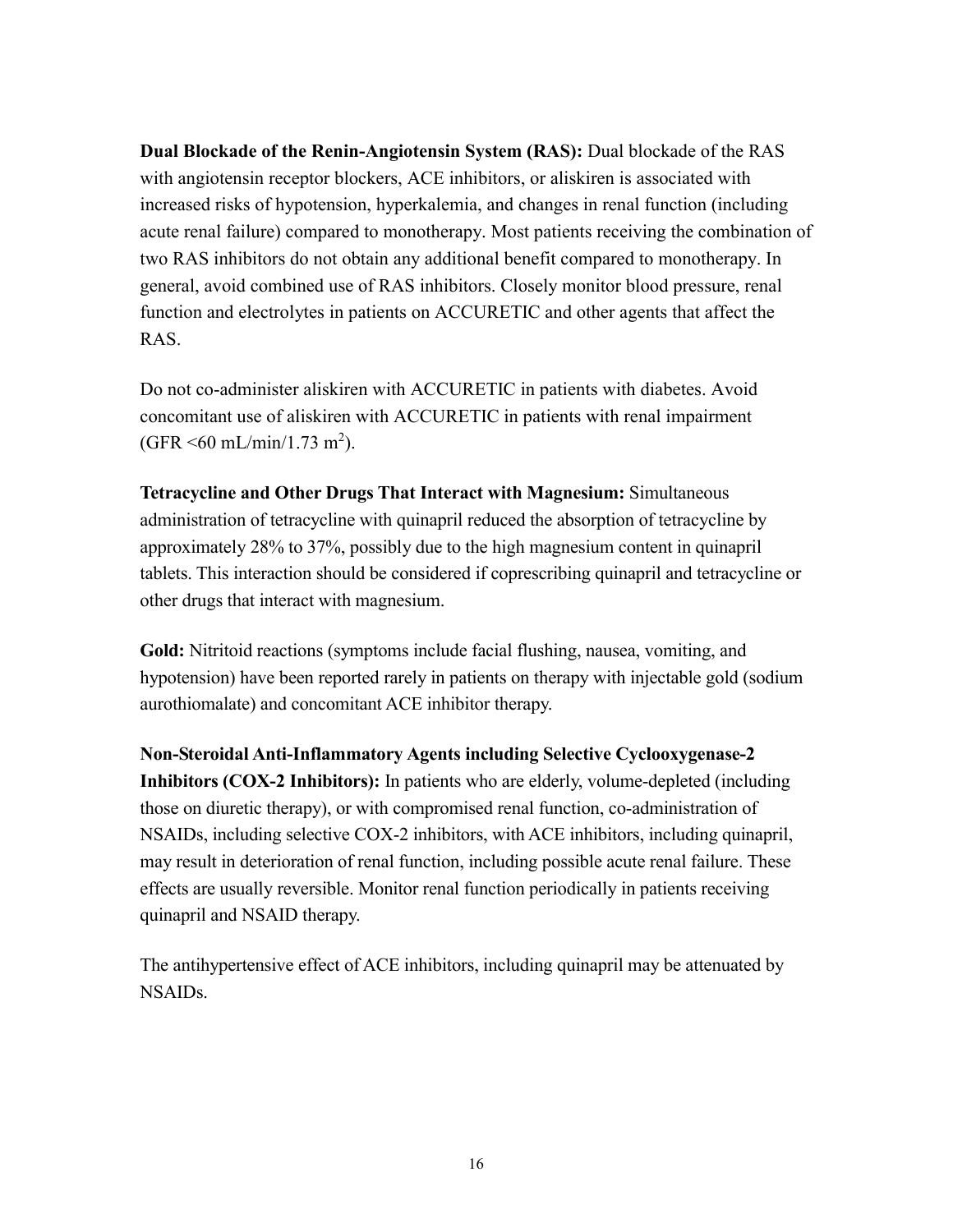**Agents that Inhibit mTOR or Other Drugs Known to Cause Angioedema:** Patients taking concomitant mTOR inhibitor (e.g., temsirolimus) therapy or a neprilysin inhibitor may be at increased risk for angioedema.

# **Other Agents:**

Drug interaction studies of quinapril and other agents showed:

- Multiple dose therapy with propranolol or cimetidine has no effect on the pharmacokinetics of single doses of quinapril.
- The anticoagulant effect of a single dose of warfarin (measured by prothrombin time) was not significantly changed by quinapril coadministration twice daily.
- Digoxin: Thiazide-induced electrolyte disturbances, i.e. hypokalemia, hypomagnesemia, increase the risk of digoxin toxicity, which may lead to fatal arrhythmic events (See **PRECAUTIONS**).
- No pharmacokinetic interaction was observed when single doses of quinapril and hydrochlorothiazide were administered concomitantly.

When administered concurrently, the following drugs may interact with thiazide diuretics.

- Alcohol, Barbiturates, or Narcotics—potentiation of orthostatic hypotension may occur.
- Antidiabetic Drugs (oral hypoglycemic agents and insulin)—dosage adjustments of the antidiabetic drug may be required (See **PRECAUTIONS**).
- Cholestyramine and Colestipol Resin—absorption of hydrochlorothiazide is impaired in the presence of anionic exchange resins. Single doses of either cholestyramine or colestipol resins bind the hydrochlorothiazide and reduce its absorption from the gastrointestinal tract by up to 85% and 43%, respectively.
- Corticosteroids, ACTH—intensified electrolyte depletion, particularly hypokalemia.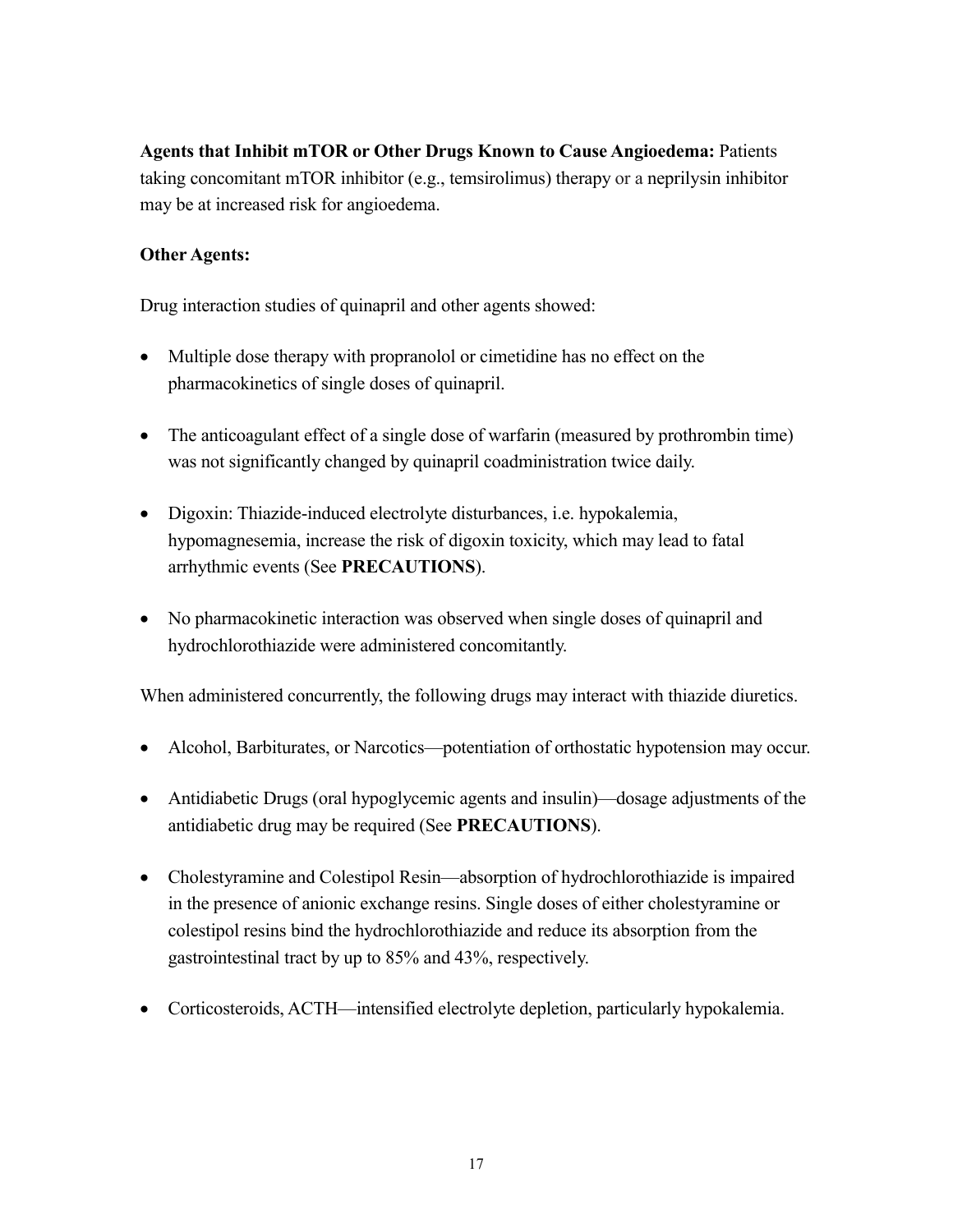- Pressor Amines (e.g., norepinephrine)—possible decreased response to pressor amines, but not sufficient to preclude their therapeutic use.
- Skeletal Muscle Relaxants, Nondepolarizing (e.g., tubocurarine)—possible increased responsiveness to the muscle relaxant.
- Non-steroidal Anti-inflammatory Drugs—the diuretic, natriuretic, and antihypertensive effects of thiazide diuretics may be reduced by concurrent administration of nonsteroidal anti-inflammatory agents.

#### **Carcinogenesis, Mutagenesis, Impairment of Fertility**

Carcinogenicity, mutagenicity, and fertility studies have not been conducted in animals with ACCURETIC.

Quinapril hydrochloride was not carcinogenic in mice or rats when given in doses up to 75 or 100 mg/kg/day (50 or 60 times the maximum human daily dose, respectively, on a mg/kg basis and 3.8 or 10 times the maximum human daily dose on a mg/m<sup>2</sup> basis) for 104 weeks. Female rats given the highest dose level had an increased incidence of mesenteric lymph node hemangiomas and skin/subcutaneous lipomas. Neither quinapril nor quinaprilat were mutagenic in the Ames bacterial assay with or without metabolic activation. Quinapril was also negative in the following genetic toxicology studies: *in vitro* mammalian cell point mutation, sister chromatid exchange in cultured mammalian cells, micronucleus test with mice, *in vitro* chromosome aberration with V79 cultured lung cells, and in an *in vivo* cytogenetic study with rat bone marrow. There were no adverse effects on fertility or reproduction in rats at doses up to 100 mg/kg/day (60 and 10 times the maximum daily human dose when based on mg/kg and mg/m<sup>2</sup>, respectively).

Under the auspices of the National Toxicology Program, rats and mice received hydrochlorothiazide in their feed for 2 years, at doses up to 600 mg/kg/day in mice and up to 100 mg/kg/day in rats. These studies uncovered no evidence of a carcinogenic potential of hydrochlorothiazide in rats or female mice, but there was "equivocal" evidence of hepatocarcinogenicity in male mice. Hydrochlorothiazide was not genotoxic in *in vitro* assays using strains TA 98, TA 100, TA 1535, TA 1537, and TA 1538 of *Salmonella typhimurium* (the Ames test); in the Chinese hamster ovary (CHO) test for chromosomal aberrations; or *in vivo* assays using mouse germinal cell chromosomes, Chinese hamster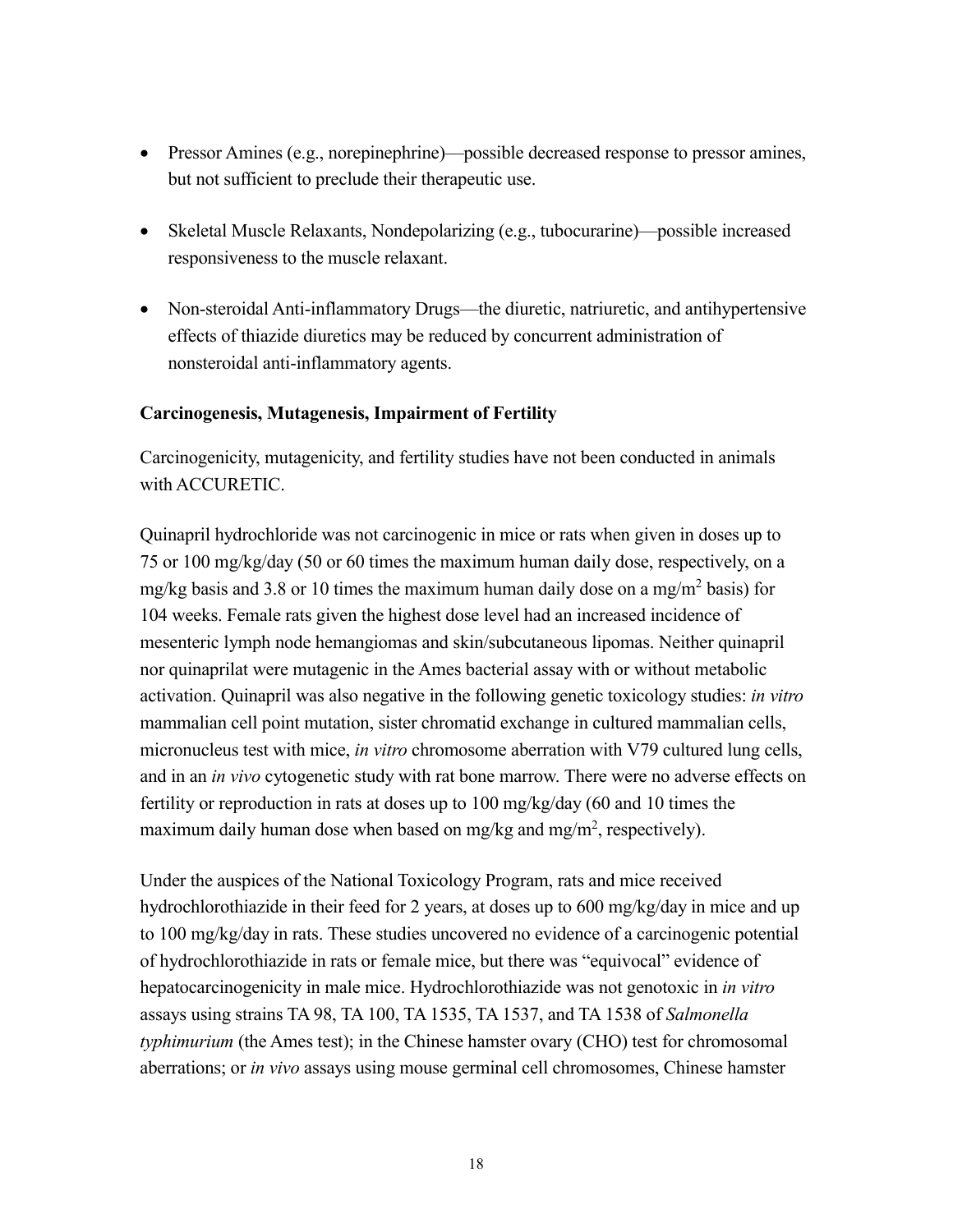bone marrow chromosomes, and the *Drosophila* sex-linked recessive lethal trait gene. Positive test results were obtained in the *in vitro* CHO sister chromatid exchange (clastogenicity) test and in the mouse lymphoma cell (mutagenicity) assays, using concentrations of hydrochlorothiazide of 43 to 1300 µg/mL. Positive test results were also obtained in the *Aspergillus nidulans* nondisjunction assay, using an unspecified concentration of hydrochlorothiazide.

Hydrochlorothiazide had no adverse effects on the fertility of mice and rats of either sex in studies wherein these species were exposed, via their diets, to doses of up to 100 and 4 mg/kg/day, respectively, prior to mating and throughout gestation.

## **Nursing Mothers**

Because quinapril and hydrochlorothiazide are secreted in human milk, caution should be exercised when ACCURETIC is administered to a nursing woman.

Because of the potential for serious adverse reactions in nursing infants from hydrochlorothiazide and the unknown effects of quinapril in infants, a decision should be made whether to discontinue nursing or to discontinue ACCURETIC, taking into account the importance of the drug to the mother.

## **Geriatric Use**

Clinical studies of quinapril HCl/hydrochlorothiazide did not include sufficient numbers of subjects aged 65 and over to determine whether they respond differently from younger subjects. Other reported clinical experience has not identified differences in responses between the elderly and younger patients. In general, dose selection for an elderly patient should be cautious, usually starting at the low end of the dosing range, reflecting the greater frequency of decreased hepatic, renal, or cardiac function, and of concomitant disease or other drug therapy.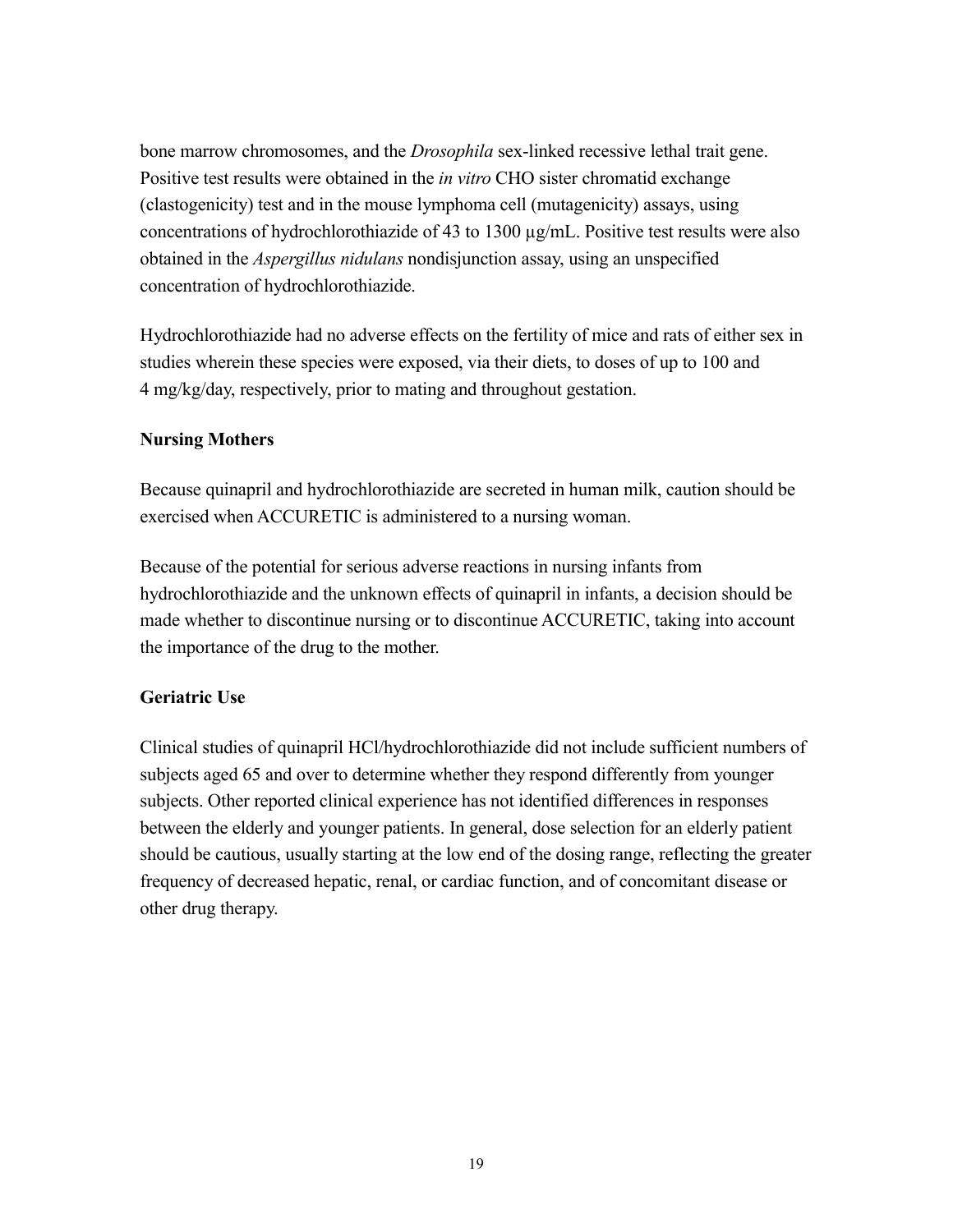# **Pediatric Use**

## Neonates with a history of *in utero* exposure to ACCURETIC:

If oliguria or hypotension occurs, direct attention toward support of blood pressure and renal perfusion. Exchange transfusions or dialysis may be required as a means of reversing hypotension and/or substituting for disordered renal function. Removal of quinapril, which crosses the placenta, from the neonatal circulation is not significantly accelerated by these means.

Safety and effectiveness of ACCURETIC in children have not been established.

# **ADVERSE REACTIONS**

ACCURETIC has been evaluated for safety in 1571 patients in controlled and uncontrolled studies. Of these, 498 were given quinapril plus hydrochlorothiazide for at least 1 year, with 153 patients extending combination therapy for over 2 years. In clinical trials with ACCURETIC, no adverse experience specific to the combination has been observed. Adverse experiences that have occurred have been limited to those that have been previously reported with quinapril or hydrochlorothiazide.

Adverse experiences were usually mild and transient, and there was no relationship between side effects and age, sex, race, or duration of therapy. Discontinuation of therapy because of adverse effects was required in 2.1% in patients in controlled studies. The most common reasons for discontinuation of therapy with ACCURETIC were cough (1.0%; see **PRECAUTIONS**) and headache (0.7%).

Adverse experiences probably or possibly related to therapy or of unknown relationship to therapy occurring in 1% or more of the 943 patients treated with quinapril plus hydrochlorothiazide in controlled trials are shown below.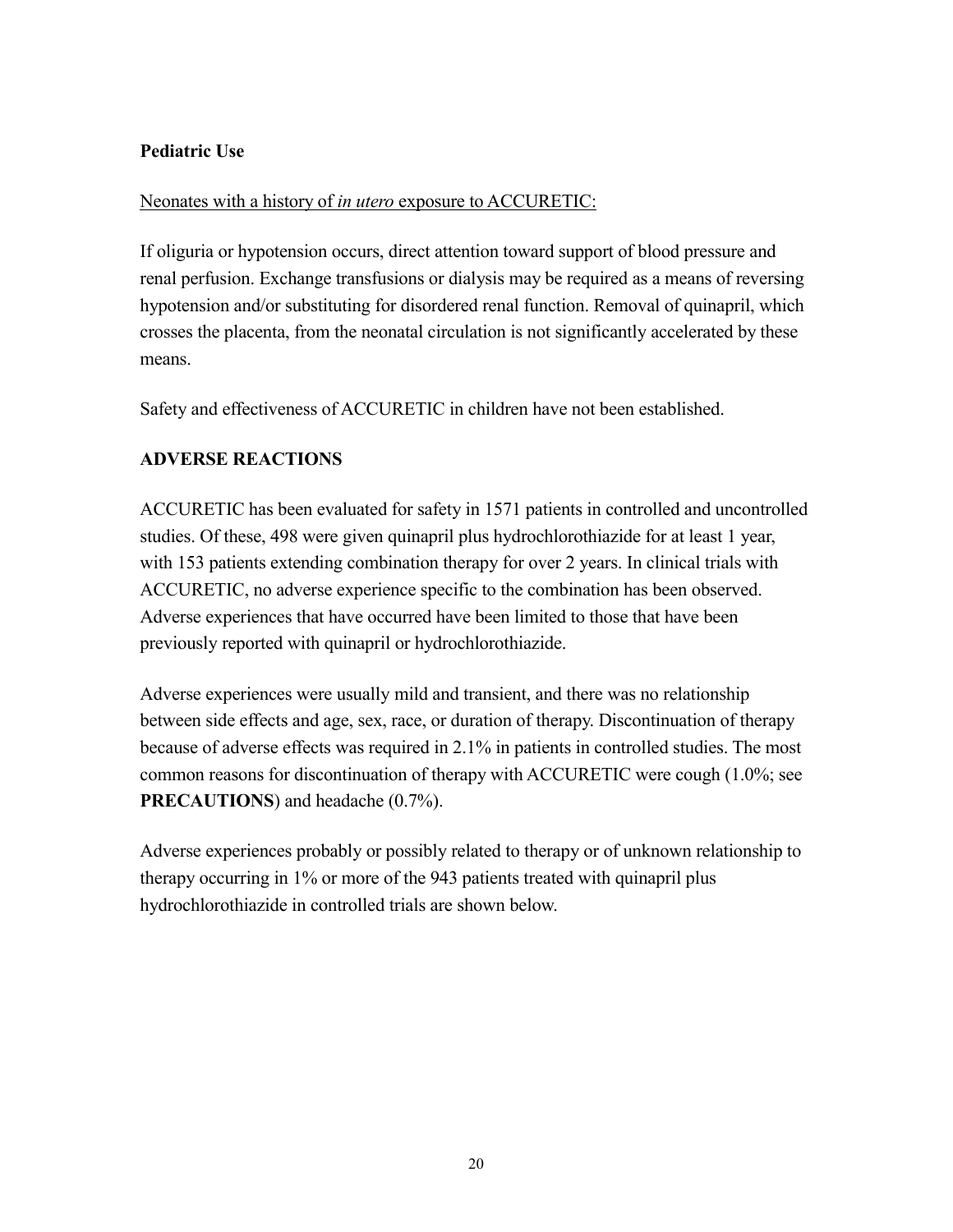|                                    | Percent of Patients in Controlled Trials |           |
|------------------------------------|------------------------------------------|-----------|
|                                    | Quinapril/HCTZ                           | Placebo   |
|                                    | $N = 943$                                | $N = 100$ |
| Headache                           | 6.7                                      | 30.0      |
| <b>Dizziness</b>                   | 4.8                                      | 4.0       |
| Coughing                           | 3.2                                      | 2.0       |
| Fatigue                            | 2.9                                      | 3.0       |
| Myalgia                            | 2.4                                      | 5.0       |
| Viral Infection                    | 1.9                                      | 4.0       |
| Rhinitis                           | 2.0                                      | 3.0       |
| Nausea and/or Vomiting             | 1.8                                      | 6.0       |
| Abdominal Pain                     | 1.7                                      | 4.0       |
| <b>Back Pain</b>                   | 1.5                                      | 2.0       |
| Diarrhea                           | 1.4                                      | 1.0       |
| <b>Upper Respiratory Infection</b> | 1.3                                      | 4.0       |
| Insomnia                           | 1.2                                      | 2.0       |
| Somnolence                         | 1.2                                      | 0.0       |
| <b>Bronchitis</b>                  | 1.2                                      | 1.0       |
| Dyspepsia                          | 1.2                                      | 2.0       |
| Asthenia                           | 1.1                                      | 1.0       |
| Pharyngitis                        | 1.1                                      | 2.0       |
| Vasodilatation                     | 1.0                                      | 1.0       |
| Vertigo                            | 1.0                                      | 2.0       |
| Chest Pain                         | 1.0                                      | 2.0       |

Clinical adverse experiences probably, possibly, or definitely related or of uncertain relationship to therapy occurring in  $\geq 0.5\%$  to <1.0% (except as noted) of the patients treated with quinapril/HCTZ in controlled and uncontrolled trials (N=1571) and less frequent, clinically significant events seen in clinical trials or postmarketing experience (the rarer events are in italics) include (listed by body system):

| <b>BODY AS A WHOLE:</b>  | Asthenia, Malaise                                 |  |
|--------------------------|---------------------------------------------------|--|
| <b>CARDIOVASCULAR:</b>   | Palpitation, Tachycardia, Heart Failure,          |  |
|                          | Hyperkalemia, Myocardial Infarction,              |  |
|                          | Cerebrovascular Accident, Hypertensive Crisis,    |  |
|                          | Angina Pectoris, Orthostatic Hypotension, Cardiac |  |
|                          | <b>Rhythm Disturbance</b>                         |  |
| <b>GASTROINTESTINAL:</b> | Mouth or Throat Dry, Gastrointestinal             |  |
|                          | Hemorrhage, Pancreatitis, Abnormal Liver          |  |
|                          | <b>Function Tests</b>                             |  |
| NERVOUS/PSYCHIATRIC:     | Nervousness, Vertigo, <i>Paresthesia</i>          |  |
| <b>RESPIRATORY:</b>      | Sinusitis, Dyspnea                                |  |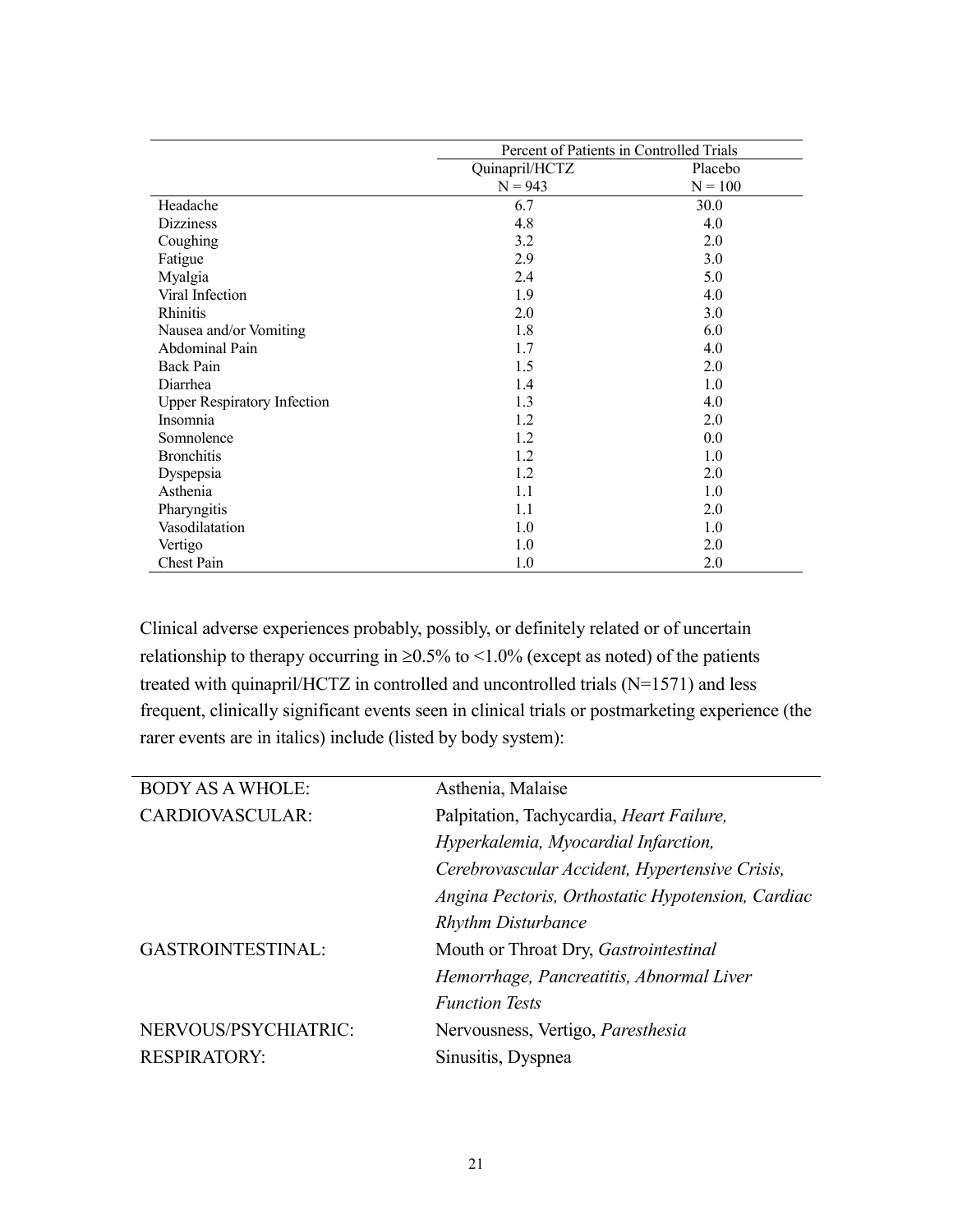| Pruritus, Sweating Increased, Erythema           |  |
|--------------------------------------------------|--|
| Multiforme, Exfoliative Dermatitis,              |  |
| Photosensitivity Reaction, Alopecia, Pemphigus   |  |
| Acute Renal Failure, Impotence                   |  |
| Agranulocytosis, Thrombocytopenia, Arthralgia    |  |
| Angioedema has been reported in 0.1% of patients |  |
| receiving quinapril $(0.1\%)$ (see WARNINGS).    |  |
|                                                  |  |

#### **Postmarketing Experience**

The following serious nonfatal adverse events, regardless of their relationship to quinapril and HCTZ combination tablets, have been reported during extensive postmarketing experience:

**Non-melanoma Skin Cancer:** Hydrochlorothiazide is associated with an increased risk of non-melanoma skin cancer. In a study conducted in the Sentinel System, increased risk was predominantly for squamous cell carcinoma (SCC) and in white patients taking large cumulative doses. The increased risk for SCC in the overall population was approximately 1 additional case per 16,000 patients per year, and for white patients taking a cumulative dose of  $\geq$ 50,000 mg the risk increase was approximately 1 additional SCC case for every 6,700 patients per year.

BODY AS A WHOLE: Shock, accidental injury, neoplasm, cellulitis, ascites, generalized edema, hernia and anaphylactoid reaction.

CARDIOVASCULAR SYSTEM: Bradycardia, cor pulmonale, vasculitis, and deep vein thrombosis.

DIGESTIVE SYSTEM: Gastrointestinal carcinoma, cholestatic jaundice, hepatitis, esophagitis, vomiting, and diarrhea.

EYE DISORDERS: Acute myopia and acute angle closure glaucoma (see **WARNINGS**).

HEMIC SYSTEM: Anemia.

METABOLIC AND NUTRITIONAL DISORDERS: Weight loss.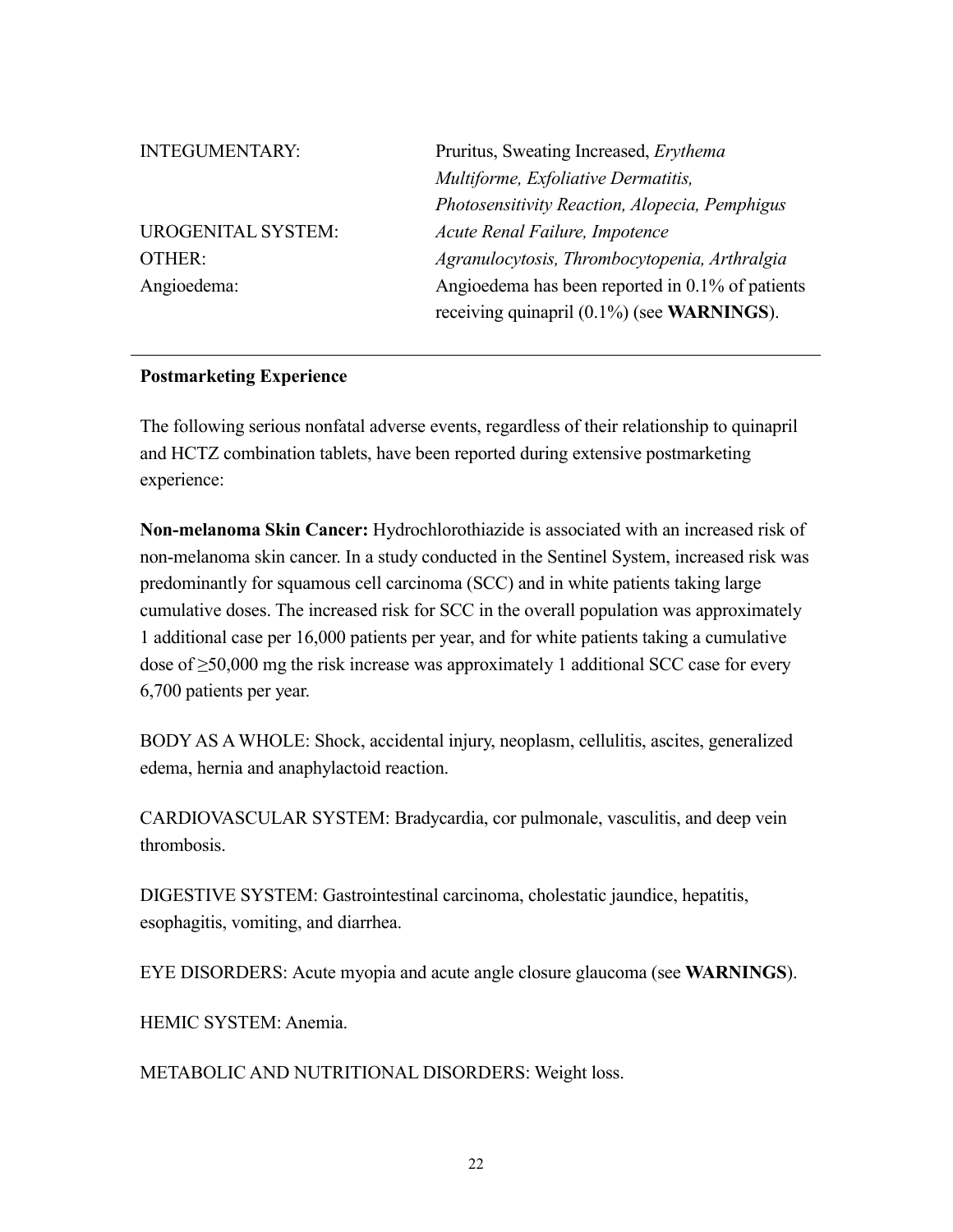MUSCULOSKELETAL SYSTEM: Myopathy, myositis, and arthritis.

NERVOUS SYSTEM: Paralysis, hemiplegia, speech disorder, abnormal gait, meningism, and amnesia.

RESPIRATORY SYSTEM: Pneumonia, asthma, respiratory infiltration, and lung disorder.

SKIN AND APPENDAGES: Urticaria, macropapular rash, and petechiases.

SPECIAL SENSES: Abnormal vision.

UROGENITAL SYSTEM: Kidney function abnormal, albuminuria, pyuria, hematuria, and nephrosis.

Quinapril monotherapy has been evaluated for safety in 4960 patients. In clinical trials adverse events which occurred with quinapril were also seen with ACCURETIC. In addition, the following were reported for quinapril at an incidence >0.5%: depression, back pain, constipation, syncope, and amblyopia.

Hydrochlorothiazide has been extensively prescribed for many years, but there has not been enough systematic collection of data to support an estimate of the frequency of the observed adverse reactions. Within organ-system groups, the reported reactions are listed here in decreasing order of severity, without regard to frequency.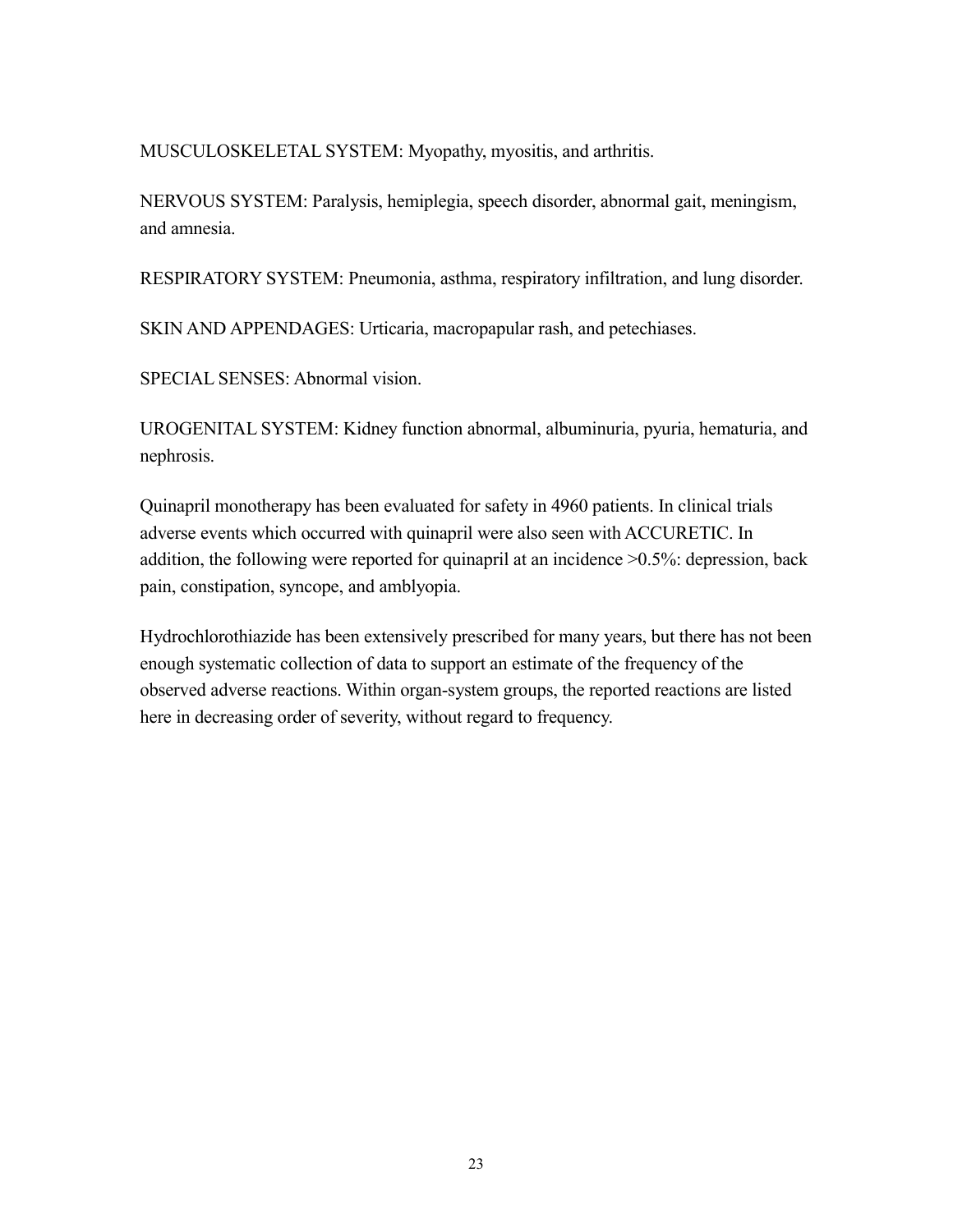| <b>BODY AS A WHOLE:</b> | Weakness.                                           |
|-------------------------|-----------------------------------------------------|
| CARDIOVASCULAR:         | Orthostatic hypotension (may be potentiated by      |
|                         | alcohol, barbiturates, or narcotics).               |
| <b>DIGESTIVE:</b>       | Pancreatitis, jaundice (intrahepatic cholestatic),  |
|                         | sialadenitis, vomiting, diarrhea, cramping, nausea, |
|                         | gastric irritation, constipation, and anorexia.     |
| NEUROLOGIC:             | Vertigo, lightheadedness, transient blurred vision, |
|                         | headache, paresthesia, xanthopsia, weakness, and    |
|                         | restlessness.                                       |
| MUSCULOSKELETAL:        | Muscle spasm.                                       |
| <b>HEMATOLOGIC:</b>     | Aplastic anemia, agranulocytosis, leukopenia,       |
|                         | thrombocytopenia, and hemolytic anemia.             |
| <b>RENAL:</b>           | Renal failure, renal dysfunction, interstitial      |
|                         | nephritis (see WARNINGS).                           |
| <b>METABOLIC:</b>       | Hyperglycemia, glycosuria, and hyperuricemia.       |
| HYPERSENSITIVITY:       | Necrotizing angiitis, Stevens-Johnson syndrome,     |
|                         | respiratory distress (including pneumonitis and     |
|                         | pulmonary edema), purpura, urticaria, rash, and     |
|                         | photosensitivity.                                   |

## **Clinical Laboratory Test Findings**

## **Serum Electrolytes:** See **PRECAUTIONS**.

**Creatinine, Blood Urea Nitrogen:** Increases (>1.25 times the upper limit of normal) in serum creatinine and blood urea nitrogen were observed in 3% and 4%, respectively, of patients treated with ACCURETIC. Most increases were minor and reversible, which can occur in patients with essential hypertension but most frequently in patients with renal artery stenosis (see **PRECAUTIONS**).

# **PBI and Tests of Parathyroid Function:** See **PRECAUTIONS**.

## **Hematology:** See **WARNINGS**.

**Other** (causal relationships unknown): Other clinically important changes in standard laboratory tests were rarely associated with ACCURETIC administration. Elevations in uric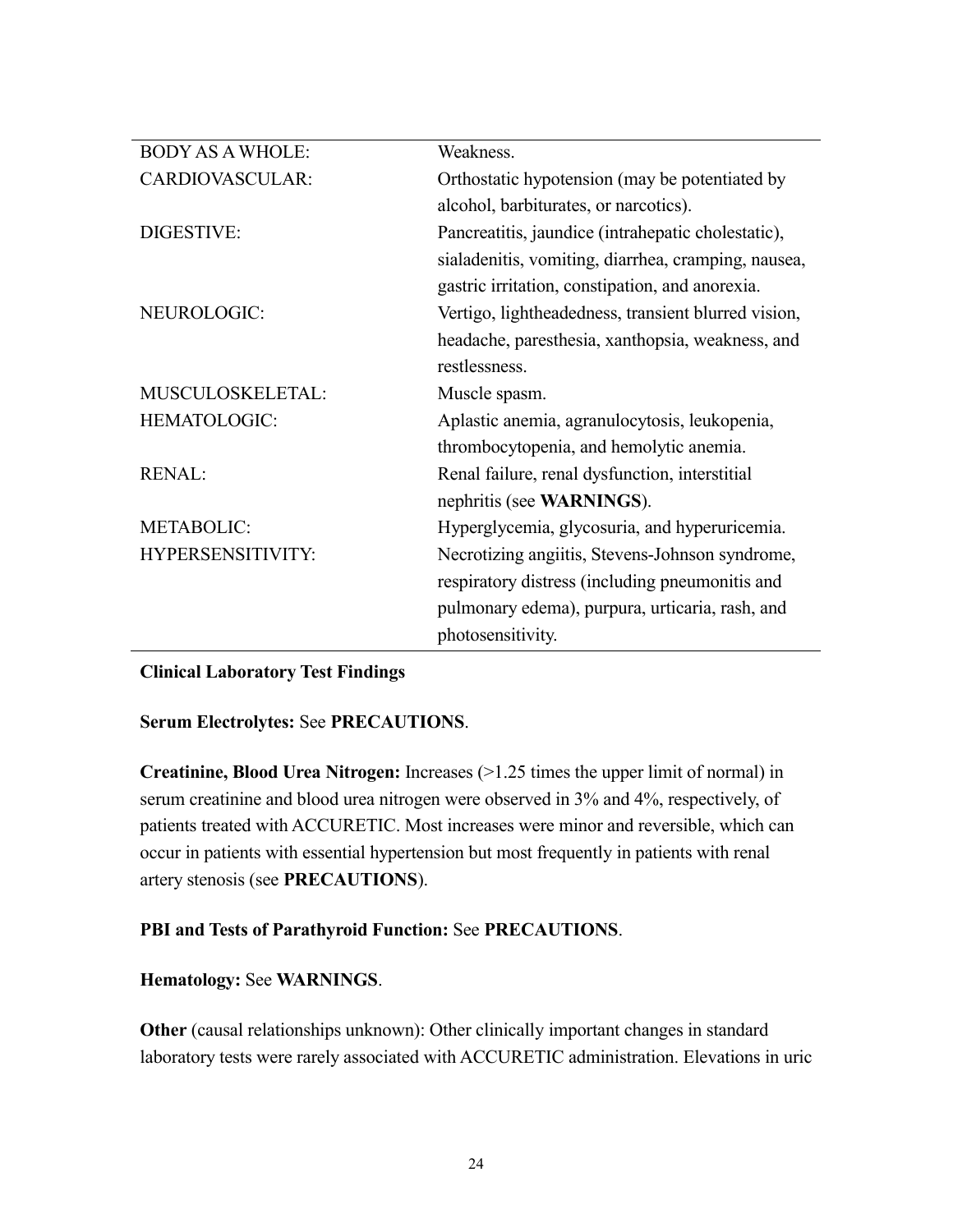acid, glucose, magnesium, cholesterol, triglyceride, and calcium (see **PRECAUTIONS**) have been reported.

# **OVERDOSAGE**

No specific information is available on the treatment of overdosage with ACCURETIC or quinapril monotherapy; treatment should be symptomatic and supportive. Therapy with ACCURETIC should be discontinued, and the patient should be observed. Dehydration, electrolyte imbalance, and hypotension should be treated by established procedures.

The oral median lethal dose of quinapril/hydrochlorothiazide in combination ranges from 1063/664 to 4640/2896 mg/kg in mice and rats. Doses of 1440 to 4280 mg/kg of quinapril cause significant lethality in mice and rats. In single-dose studies of hydrochlorothiazide, most rats survived doses up to 2.75 g/kg.

Data from human overdoses of ACE inhibitors are scanty; the most likely manifestation of human quinapril overdosage is hypotension. In human hydrochlorothiazide overdose, the most common signs and symptoms observed have been those of dehydration and electrolyte depletion (hypokalemia, hypochloremia, hyponatremia). If digitalis has also been administered, hypokalemia may accentuate cardiac arrhythmias.

Laboratory determinations of serum levels of quinapril and its metabolites are not widely available, and such determinations have, in any event, no established role in the management of quinapril overdose.

No data are available to suggest physiological maneuvers (e.g., maneuvers to change the pH of the urine) that might accelerate elimination of quinapril and its metabolites. Hemodialysis and peritoneal dialysis have little effect on the elimination of quinapril and quinaprilat.

Angiotensin II could presumably serve as a specific antagonist-antidote in the setting of quinapril overdose, but angiotensin II is essentially unavailable outside of scattered research facilities. Because the hypotensive effect of quinapril is achieved through vasodilation and effective hypovolemia, it is reasonable to treat quinapril overdose by infusion of normal saline solution.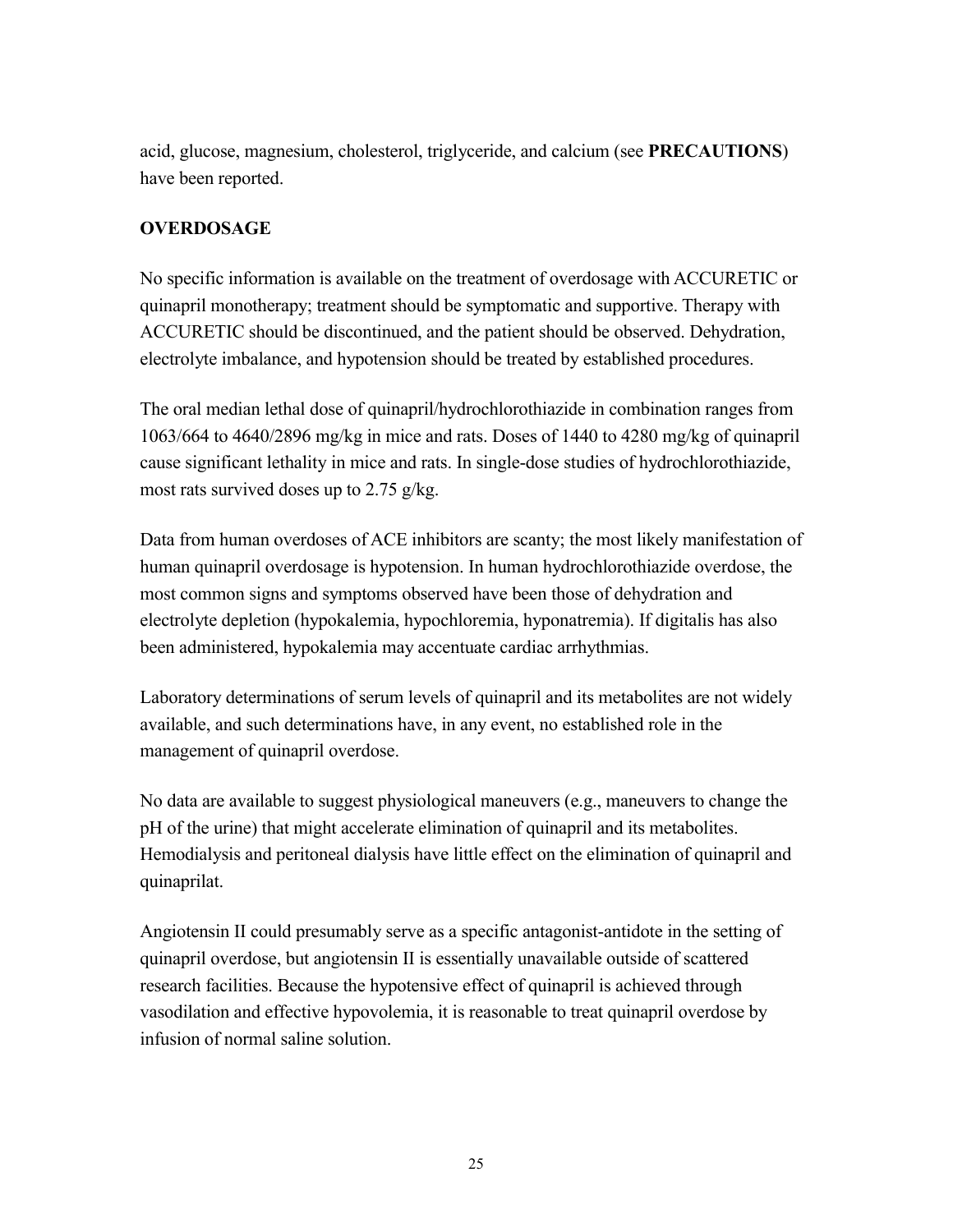#### **DOSAGE AND ADMINISTRATION**

As individual monotherapy, quinapril is an effective treatment of hypertension in once-daily doses of 10 to 80 mg and hydrochlorothiazide is effective in doses of 12.5 to 50 mg. In clinical trials of quinapril/hydrochlorothiazide combination therapy using quinapril doses of 2.5 to 40 mg and hydrochlorothiazide doses of 6.25 to 25 mg, the antihypertensive effects increased with increasing dose of either component.

The side effects (see **WARNINGS**) of quinapril are generally rare and apparently independent of dose; those of hydrochlorothiazide are a mixture of dose-dependent phenomena (primarily hypokalemia) and dose-independent phenomena (e.g., pancreatitis), the former much more common than the latter. Therapy with any combination of quinapril and hydrochlorothiazide will be associated with both sets of dose-independent side effects, but regimens that combine low doses of hydrochlorothiazide with quinapril produce minimal effects on serum potassium. In clinical trials of ACCURETIC, the average change in serum potassium was near zero in subjects who received HCTZ 6.25 mg in the combination, and the average subject who received 10 to 40/12.5 to 25 mg experienced a milder reduction in serum potassium than that experienced by the average subject receiving the same dose of hydrochlorothiazide monotherapy.

To minimize dose-independent side effects, it is usually appropriate to begin combination therapy only after a patient has failed to achieve the desired effect with monotherapy.

#### **Therapy Guided by Clinical Effect**

Patients whose blood pressures are not adequately controlled with quinapril monotherapy may instead be given ACCURETIC 10/12.5 or 20/12.5. Further increases of either or both components could depend on clinical response. The hydrochlorothiazide dose should generally not be increased until 2 to 3 weeks have elapsed. Patients whose blood pressures are adequately controlled with 25 mg of daily hydrochlorothiazide, but who experience significant potassium loss with this regimen, may achieve blood pressure control with less electrolyte disturbance if they are switched to ACCURETIC 10/12.5 or 20/12.5.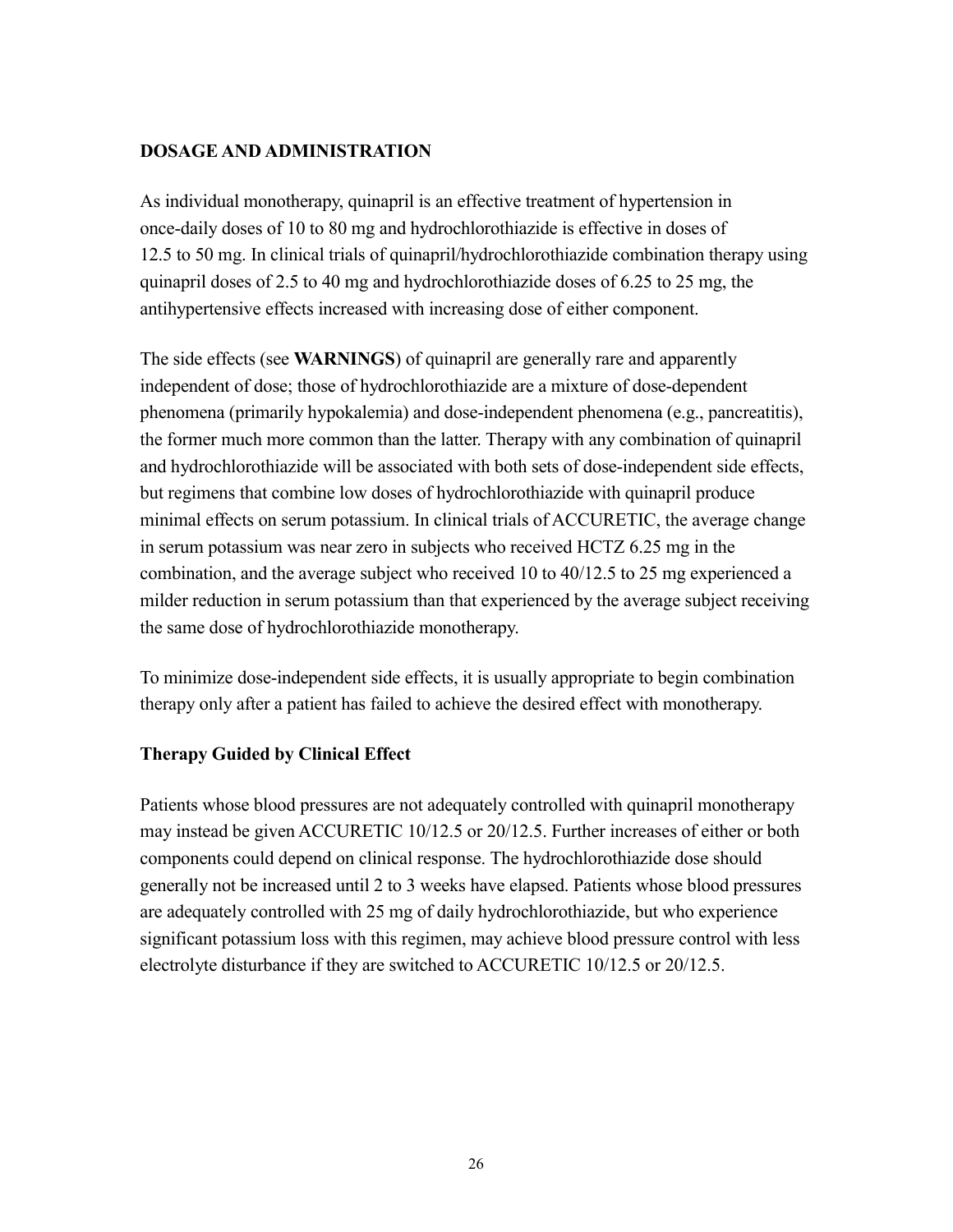#### **Replacement Therapy**

For convenience, patients who are adequately treated with 20 mg of quinapril and 25 mg of hydrochlorothiazide and experience no significant electrolyte disturbances may instead wish to receive ACCURETIC 20/25.

## **Use in Renal Impairment**

Regimens of therapy with ACCURETIC need not take account of renal function as long as the patient's creatinine clearance is  $>$  30 mL/min/1.73 m<sup>2</sup> (serum creatinine roughly  $\leq$ 3 mg/dL or 265 µmol/L). In patients with more severe renal impairment, loop diuretics are preferred to thiazides. Therefore, ACCURETIC is not recommended for use in these patients.

## **HOW SUPPLIED**

ACCURETIC is available in tablets of three different strengths:

**10/12.5 tablets:** pink, scored elliptical, biconvex, film-coated tablets coded "PD 222" on one side. Each tablet contains 10 mg of quinapril and 12.5 mg of hydrochlorothiazide.

NDC 0071-0222-23: 90 tablet bottles NDC 0071-3112-23: 90 tablet bottles

**20/12.5 tablets:** pink, scored triangular, film-coated tablets coded "PD 220" on one side. Each tablet contains 20 mg of quinapril and 12.5 mg of hydrochlorothiazide.

NDC 0071-0220-23: 90 tablet bottles NDC 0071-5212-23: 90 tablet bottles

**20/25 tablets:** pink, round, biconvex, film-coated tablets coded "PD 223" on one side. Each tablet contains 20 mg of quinapril and 25 mg of hydrochlorothiazide.

NDC 0071-0223-23: 90 tablet bottles NDC 0071-7225-23: 90 tablet bottles